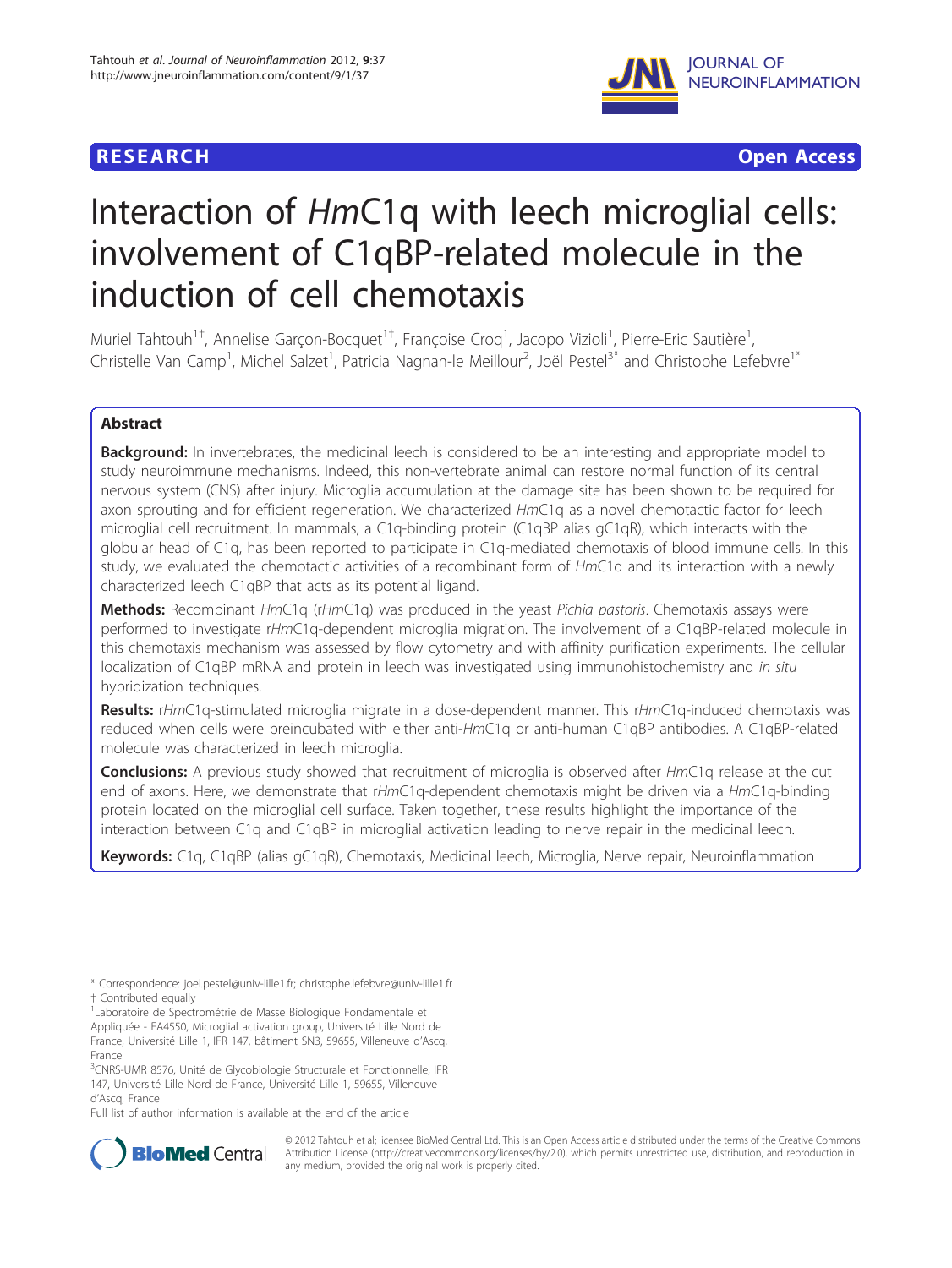#### Background

In the mammalian central nervous system (CNS), microglial cells constitute the resident immune cells, maintaining the integrity of the nervous system and able to respond to any kind of brain damage [[1\]](#page-12-0). In healthy brain, resting microglial cells show a ramified morphology [[2\]](#page-12-0). Under pathophysiological conditions, they rapidly change their morphology and change to amoeboid activated microglia. This activation is controlled by 'on' or 'off' signals [\[3](#page-12-0)]. Complement proteins are potential candidates to exert such 'on' signals on microglia and can induce neuronal cell death [[4](#page-12-0)]. Indeed, the complement system can be activated by three different pathways, the classical, the lectin-dependent and the alternative pathways [\[4\]](#page-12-0). Moreover, following human brain infection or injury, production of complement by resident cells has been clearly demonstrated to be highly increased upon activation [\[5](#page-12-0)]. Interestingly, C1q, the first component of the classical complement pathway, may serve as a reliable marker of microglial activation, ranging from undetectable levels of C1q biosynthesis in resident microglia to high C1q expression in activated, non-ramified microglia. C1q synthesized and released by activated microglia has been shown to maintain and regulate microglial activation in diseased CNS tissue [\[4,6,7](#page-12-0)]. Thus, C1q plays an important role in microglia regulation after nerve injury.

Unlike mammals, the medicinal leech Hirudo medicinalis can fully regenerate its CNS after injury and restore function of individual neurons [\[8,9](#page-12-0)]. For this reason, the leech CNS, which combines simplicity and well known organization [[10](#page-12-0)], has been an attractive model in neurobiology for decades. After injury, leech microglia immediately move toward the lesion site. This phenomenon has been shown to be essential to promote axon sprouting and successful nervous system repair [[11-14\]](#page-12-0). Leech microglial cells exhibit morphological changes similar to vertebrate ones in the course of migration in response to tissue damage [[15,16\]](#page-12-0). In our laboratory, we were interested to assess the role of C1q in microglial cell accumulation after leech CNS injury.

We previously characterized, for the first time in an invertebrate nervous system, a C1q domain-containing (C1qDC) factor named  $HmC1q$  [[17](#page-13-0)]. Of interest, its involvement in leech microglia recruitment following experimental injury has been clearly demonstrated. In order to study its interaction with CNS cells and elucidate its role in microglial cell chemotaxis, the recombinant form of HmC1q (rHmC1q) was produced in the yeast Pichia pastoris. In the present report, we demonstrate the chemotactic activity of the recombinant protein on leech microglial cells and we used rHmC1q to tightly explore its functions in the leech nervous system following trauma. In vertebrates, C1q has been demonstrated to exert its chemotactic activity through C1q receptors expressed on immune cells [\[18\]](#page-13-0). Finally, the interaction between rHmC1q and leech CNS cells was investigated, allowing the identification of a C1qBPrelated molecule, which was named HmC1qBP, homologous to the mammalian C1q receptor (alias gC1qR, p32, p33, C1qBP, HABP1; SF2p32, TAP) [[19](#page-13-0)]. Therefore the involvement of a C1q domain-containing factor in microglial activation is demonstrated for the first time in a CNS.

#### Methods

#### Recombinant HmC1q production and purification Expression vector construction

The cDNA encoding the HmC1q (Genbank accession number [EU581715\)](http://www.ncbi.nih.gov/entrez/query.fcgi?db=Nucleotide&cmd=search&term=EU581715) [\[17\]](#page-13-0) was amplified by PCR from total leech CNS cDNA as template. Amplification was performed using specific forward (5'gcgccctacgtaatgaaagtatttctggaaatcctcgc3') and reverse (5'taattgcggccgctcactttctgcttgcaatt3') primers containing SnaBI (forward, bold) and *NotI* (reverse, bold) restriction sites, respectively, together with the predicted natural signal peptide sequence (forward, underlined). PCR amplifications were carried out on a Thermal Cycler (Eppendorf, Hamburg, Germany) with 150 ng of cDNA in a solution containing 1.25 U of Hot Start Proofreading DNA polymerase (Accu Prime™ Pfx, Life Technologies, Grand Island, NY, USA), 0.3 μM of each PCR primer, 1 × DNA polymerase manufacturer's buffer containing deoxyribonucleotide triphosphate (dNTP) in a final volume of 50 μl. The reaction cycles were performed as follows: 95°C for 2 minutes, followed by 35 cycles of 15 s at 95°C, 30 s at 60°C and 1 minute at 68°C. A single PCR product was obtained and ligated into the SnaBI and NotI digested pPIC3.5 K vector with T4 DNA Ligase (Life Technologies, Grand Island, NY, USA) according to the instructions of the Multi-Copy P. pastoris Expression Kit manual (Life Technologies, Grand Island, NY, USA). The plasmid DNA HmC1q/pPIC3.5 K was amplified into Escherichia coli Top10F' chemically competent cells (Life Technologies, Grand Island, NY, USA). Cloning steps were verified by both strands DNA sequencing (Eurogentec S.A., Liege, Belgium).

# Transformation of P. pastoris strain and screening for protein expression

The recombinant plasmid  $HmClq/pPLC3.5$  K (see above) was linearized with SacI and used to transform GS115 *P. pastoris* strain by electroporation according to the method described in the manufacturer's manual (Life Technologies, Grand Island, NY, USA). Selection of His+/Mut+ transformants was achieved as previously described [[20\]](#page-13-0). The recombinant clones were screened on yeast/peptone/dextrose (YPD) agar plates containing growing doses of G418 (Geneticin; Life Technologies,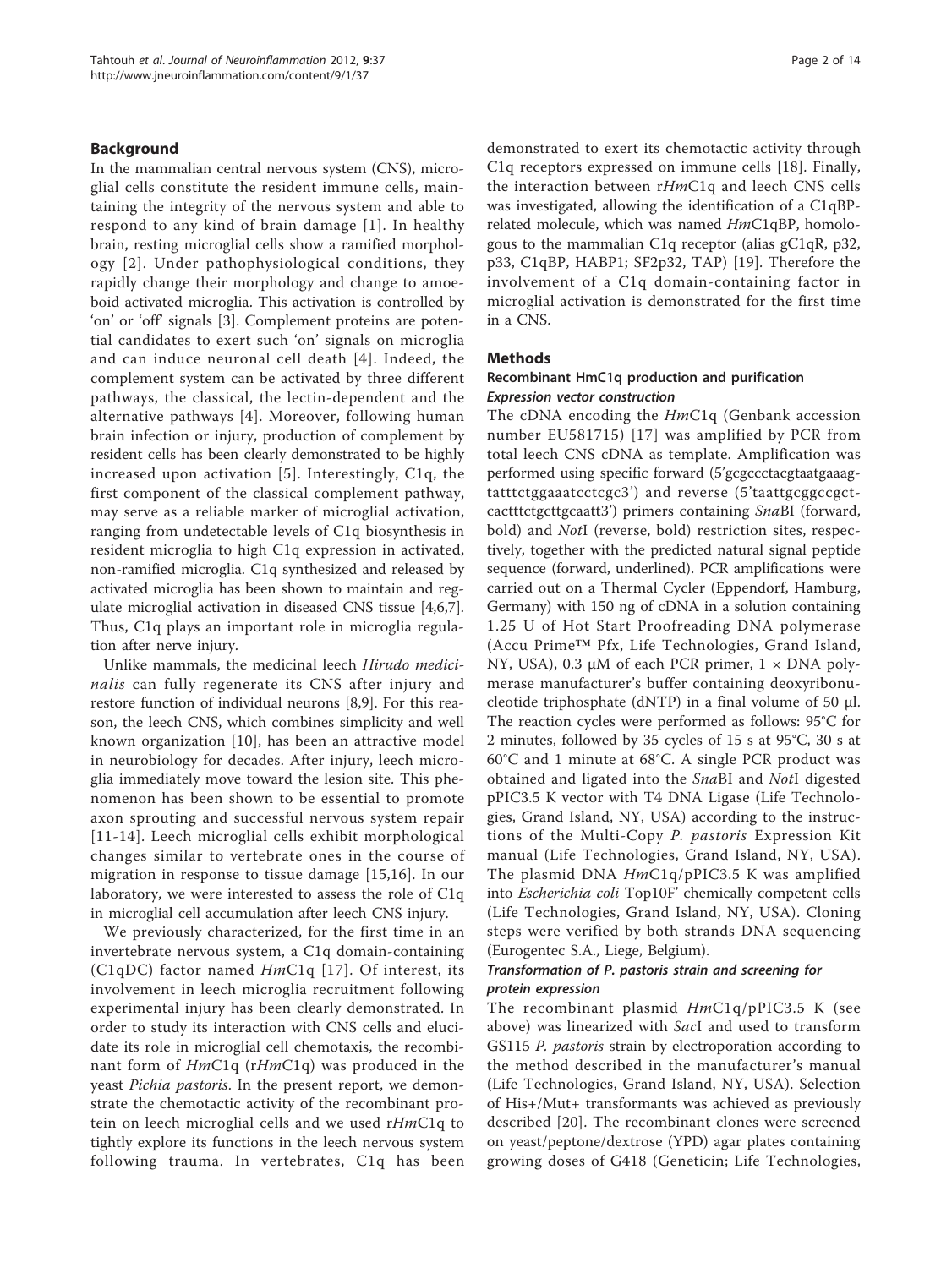Grand Island, NY, USA) for the presence of multiple inserts. A total of 20 clones were inoculated in 10 ml of buffered glycerol-complex (BMGY) medium (1% w/v yeast extract, 2% w/v peptone, 1.34% w/v yeast nitrogen base, 4 μg/ml D-biotin, 100 mM potassium phosphate, pH 6.0, 1% v/v glycerol) and incubated at 29°C and 225 rpm. After 48 h, cells were pelleted by centrifugation for 2 minutes at 1,000 g at room temperature  $(RT)$ . The pellets were gently resuspended in 2 ml of basal minimum medium (BMM) (1.34% w/v yeast nitrogen base, 4 μg/ml D-biotin, 100 mM potassium phosphate, pH 6.0, 0.5% v/v MeOH) and incubated at 29°C and 225 rpm. After 48 h, the cultures were centrifuged (10,000 g, 10 minutes, 4°C), and the supernatants were dried under vacuum to be checked for protein expression by western blot. The clone corresponding to the highest production of protein was stored in glycerol at -80°C.

#### Purification of recombinant protein

Aliquots of supernatants obtained from 32 cultures of 2 ml were centrifuged at 12,000 g for 10 minutes at  $4^{\circ}C$ , filtered through a 0.8 μm filter and concentrated until a 1 ml volume (Centricon YM-10, Millipore, Billerica, MA, USA). Purification was achieved in one step by reverse-phase high performance liquid chromatography (RP-HPLC) with a  $C_8$  column (250  $\times$  4.1 mm, Grace-Vydac, Columbia, MD, USA) with a linear gradient of acetonitrile (ACN) in acidified water (0,1% trifluoroacetic acid) from 2% to 32% ACN for 60 minutes at a flow rate of 1 ml/min. The presence of rHmC1q in the eluted fractions was checked by western blotting. The RP-HPLC fraction containing the recombinant protein was dried under vacuum and stored at -20°C.

For further analyses, the transformed P. pastoris culture supernatant, the RP-HPLC-purified recombinant protein and the non-transformed P. pastoris culture supernatant will be respectively referred to as 'rHmC1q supernatant', 'purified rHmC1q' and 'control supernatant'.

## Western blotting

Samples (either rHmC1q supernatant, control supernatant or purified rHmC1q) were reconstituted in Laemmli buffer before loading onto a 12% acrylamide running gel and a 4% acrylamide stacking gel as previously described [[21\]](#page-13-0). Briefly, migration was carried out using a cathode buffer (0.6% Tris base, 2.5% taurine, and 0.1% SDS) and an anode buffer (0.6% Tris base, 2.8% glycine, and 0.1% SDS). Gels ran at 70 V for 15 minutes and at 120 V for 45 minutes. Separated proteins were transferred to Nitrocellulose Transfer Membrane Protran BA 83 (Schleicher & Schuell Bioscience, Dassel, Germany) by electroblotting. After preincubation in blocking solution (BS) (phosphate-buffered saline (PBS) containing 0.05% Tween 20 and 2% ovalbumin fraction V) membranes were incubated overnight at 4°C with either rabbit polyclonal anti-HmC1q antibody or preimmune serum (dilution 1:1,000 in BS). Specific rabbit polyclonal anti-HmC1q antibodies were raised using a synthetic peptide corresponding to predicted  $His^{197}$ -Thr<sup>212</sup> region of HmC1q protein (Agro-bio, La Ferté Saint Aubin, France) [[17\]](#page-13-0). After three PBS washes, goat anti-rabbit or anti-mouse IgG antibodies conjugated with horseradish peroxidase (dilution 1:20 000 in BS) (Jackson Immunoresearch, West Grove, PA, USA) were added for 1 h at RT. The final washes were performed in PBS and immunolabelled proteins were revealed with the ECL Kit SuperSignal West Pico Chemoluminescent Substrate (Thermo Fisher Scientific, Rockford, IL, USA) and Kodak X-Omat LS film (Sigma-Aldrich, St. Louis, MO, USA).

#### Leech CNS and microglial cell preparation

All protocols regarding the use of leeches were carried out in strict accordance with the French legislation and European Treaty, and were in compliance with the Helsinki Declaration. H. medicinalis adult leeches were obtained from Ricarimpex (Eysines, France). The leech nerve cord (CNS) is constituted of 23 metameric ganglia joined by structures, called connectives, containing the axonal processes and glial cells [\[10](#page-12-0)]. After anesthesia in 10% ethanol at 4°C for 15 minutes, animal CNSs were dissected out in a sterile Ringer solution (115 mM NaCl, 1.8 mM CaCl<sub>2</sub>, 4 mM KCl, 10 mM Tris maleate, pH 7.4) under a laminar flow hood After isolation, samples were placed in three successive baths of antibiotics (100 UI/ml penicillin, 100 μg/ml streptomycin and 100 μg/ml gentamycin) for 15 minutes and further incubated in Leibovitz L-15 medium (Life Technologies, Grand Island, NY, USA) containing 2 mM L-glutamine, 0.6% glucose and 10 mM 4-(2-hydroxyethyl)-1-piperazineethanesulfonic acid (HEPES) (complete medium). The experimental injury was performed by crushing the connectives between the third and fourth ganglia. Nerve cords were used for ex vivo recruitment assays, whole mount immunohistochemistry, fluorescence in situ hybridization or nerve cell preparation.

For total nerve or microglial cell isolations, nerve cords treated as indicated above were placed in 35 mm Petri dishes with 200 μl of complete L-15 medium. Each ganglion was carefully decapsulated by removing the collagen layer enveloping the nerve cord with microscissors. Nerve cells, neurons and microglial cells were mechanically resuspended by gentle scraping (total nerve cells). After a filtration through 7 μm nylon mesh as described [\[17,22\]](#page-13-0), the enriched microglial cell population was then collected and centrifuged at  $1,000 \, g$  for  $10$ minutes at RT. The cell pellet was resuspended in L-15 medium (100 μl per nerve cord) for migration assays.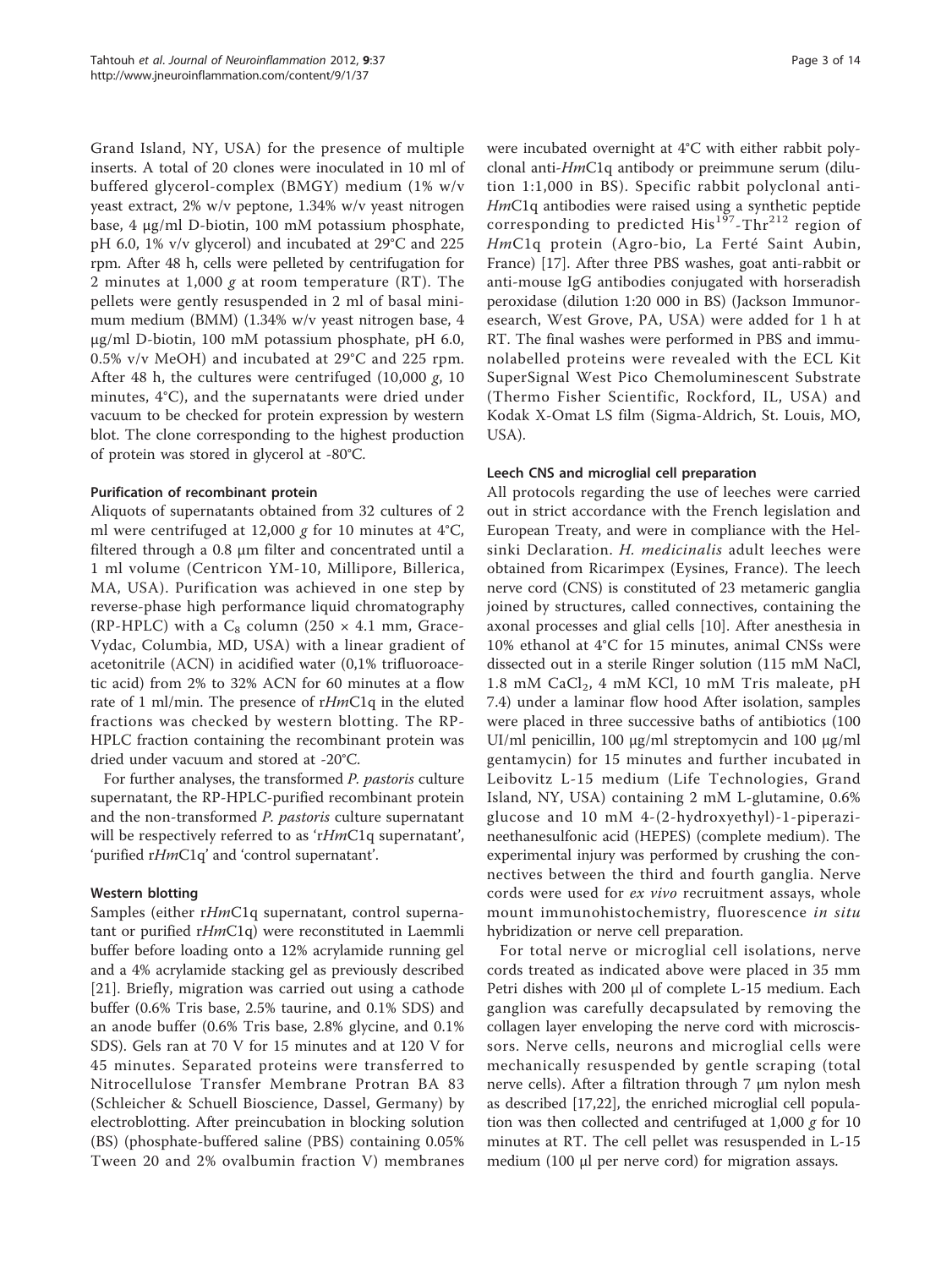#### Chemotaxis assays

In vitro chemotaxis assays were performed by using the double-P assay as described by Köhidai and colleagues with minor modifications [[23](#page-13-0)]. Petri dishes (35 mm) were filled with 1 ml of a 0.5% agar and 1% gelatin solution. After drying, two 6 mm diameter wells were made, each one presenting a parallel individual channel. One well was filled with 50 μl of purified microglial cells (see above) and the other one with chemotactic factors or negative controls reagents. A channel was further created perpendicularly to others using a coverslip. By 1 h later, cells in the chemoattractant containing well were collected. Either rHmC1q supernatant (0.1, 1, 3, 8 and 15 μl) or control supernatant  $(0.1, 1, 3, 8$  and 15 μl) were used as chemotactic factors. For inhibitory chemotactic experiments, cells were preincubated for 1 h at RT either with rabbit polyclonal anti-HmC1q antibody or with preimmune serum as negative control (both 1:250); and either with rabbit polyclonal anti-human C1qBP antibody (1:1,000) or with rabbit IgG isotype as negative control (1:1,000). The number of migrating cells was counted on a hemocytometer (three different counts) under Axioskop microscope (Zeiss, Oberkochen, Germany). Additional experiments were also performed with  $RP$ -HPLC-purified  $rHmClq$  as chemoattractant in similar conditions. Experiments were performed in triplicate. The results were expressed as the mean cell number ± SD. Comparisons between means were made using the Student's t test. Statistical differences were considered to be significant if  $p$  was < 0.01.

#### Ex vivo microglial cell recruitment assays

Ganglia 2, 3, 4 and 5 were dissected from the animal and pinned in separate plastic 35 mm Petri dishes (Falcon 3005, Becton Dickinson, Franklin Lakes, NJ, USA) coated with silicone rubber (Sylgard 184, Dow Corning Corp., Midland, MI, USA) and placed in L-15 complete medium. The following products were respectively injected  $(8 \mu l)$  inside the connectives separating the ganglia 3 and 4: PBS; rHmC1q supernatant; rHmC1q supernatant + anti- $HmC1q$  antibody (dilution 1:5,000); rHmC1q supernatant + preimmune serum (dilution 1:5,000) or the control yeast supernatant. For injections, patch pipettes were pulled from borosilicate glass capillaries (outer diameter 1.5 mm, Clark GC 150 F-10) using a two-stage horizontal micropipette puller (model P-97, Sutter Instrument Co., Novato, CA, USA) (pipette resistance 3 to 5 M $\Omega$ ). The connectives were crushed immediately after injection with fine forceps on both side of the injection site and the tissues were fixed in buffered 4% paraformaldehyde, pH 7.4 4 h after the injection. The Hoechst 33342 (Life Technologies, Grand Island, NY, USA) fluorescent dye (dilution 1:1,000 in L-15 medium) was then applied to injured nerve cords for 30 minutes to counterstain the nuclei of microglial cells. Microglial cells movement in response to these different injections was then observed with an inverted microscope (DMIRE2, Leica Microsystems, Wetzlar, Germany).

#### Immunohistochemistry

In experiments with anti-human C1qBP antibody, analyses were performed on nerve cords dissected out as described above and incubated 6 h in complete L-15 medium. They were fixed for 1 h at 4°C, immediately after dissection (T0) or 6 h (T6h) and 24 h (T24h) after incubation in complete L-15 medium, in 4% paraformaldehyde, washed in PBS, permeabilized by a 24 h-incubation at RT in 1% Triton X100 in PBS and preincubated for 8 h at RT in 1% Triton, 3% normal donkey serum (NDS) and 1% ovalbumin in PBS. Samples were then incubated overnight at 4°C with specific rabbit polyclonal anti-human C1qBP antibody (1:250) diluted in a PBS solution containing 1% bovine serum albumin (BSA), 0.05% Triton, 1% NDS and 1% ovalbumin (AB solution). After three washes with PBS, samples were incubated 1 h at room temperature with anti-rabbit donkey antibody (Life Technologies, Grand Island, NY, USA) conjugated to Alexa Fluor 488 (1:2,000 in the AB solution), rinsed with PBS and finally mounted with Glycergel (Sigma-Aldrich, St. Louis, MO, USA). Prior to mounting, the cell nuclei were counterstained by Hoechst dye as previously described. Samples without the addition of primary antibody were used as negative control. Slides were kept at 4°C in the dark until observation, realized with a Zeiss LSM780 confocal microscope (Zeiss, Oberkochen, Germany). We opted to present microglia nuclei in white for a better display of the results.

#### Fluorescent in situ hybridization (FISH)

Nerve cords were fixed for 1 h at 4°C in 4% paraformaldehyde just after dissection. The 5' biotin-labeled specific antisense probe and sense probe (negative control) were generated from a specific sequence (corresponding to the nucleotide sequence 154 to 859 of C1qBP molecule; Genbank accession number [JN207836\)](http://www.ncbi.nih.gov/entrez/query.fcgi?db=Nucleotide&cmd=search&term=JN207836). After PCR amplification and the insertion of the product in pGEM-T easy vector system (Promega, Madison, WI, USA), the RNA sequence of interest was obtained by in vitro transcription using DIG/Biotin RNA-labeling kit according to the manufacturer's instructions (Roche Diagnostics, Rotkreuz, Switzerland). The hybridization protocol was performed as previously described [[24\]](#page-13-0). Nerve cords were incubated with a secondary anti-biotin antibody conjugated to Alexa Fluor 488 (dilution 1:5,000 in PBS) (Life Technologies, Grand Island, NY, USA). Final rinsing and mounting steps for confocal microscopy observation were performed as described above.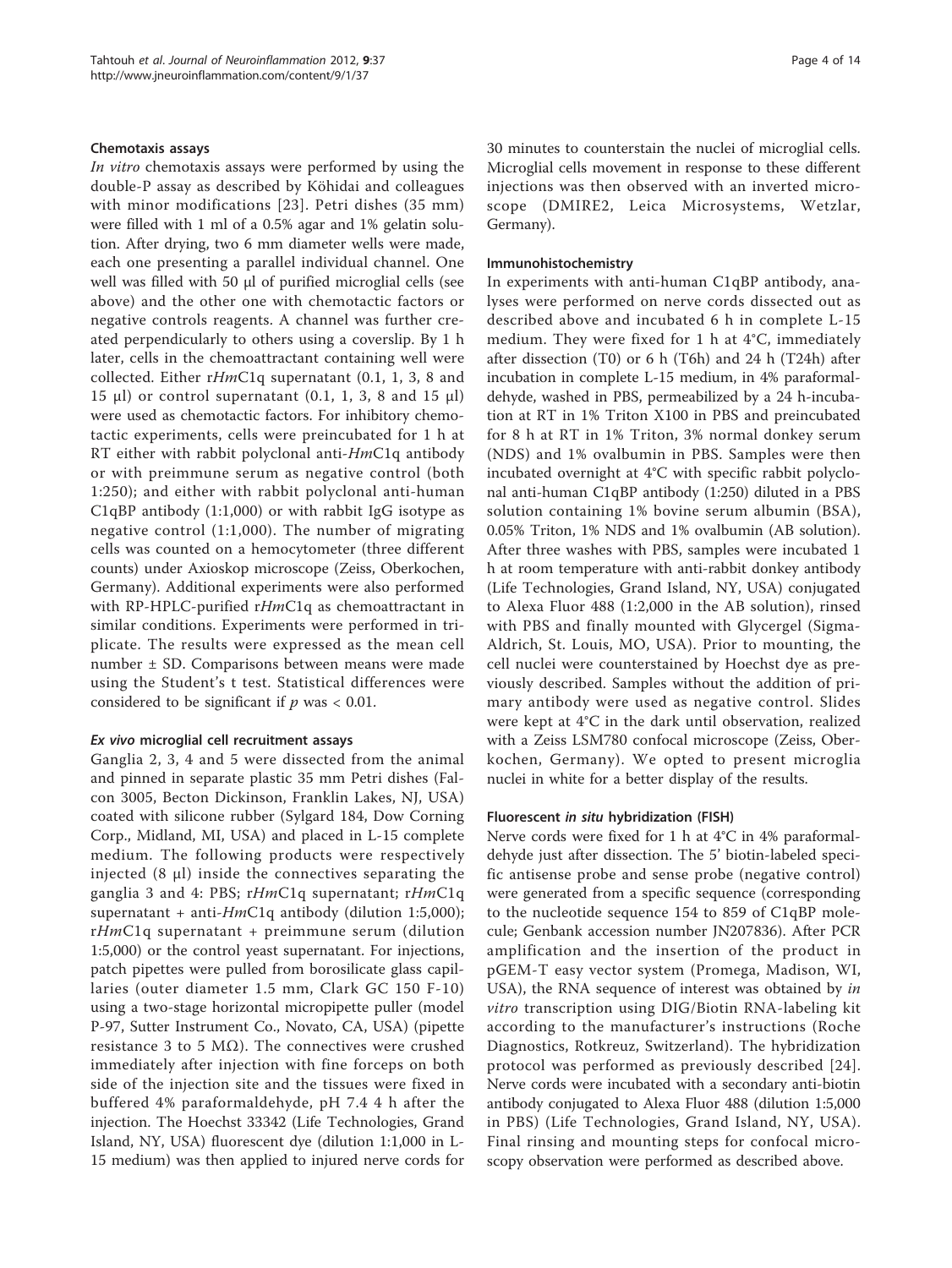#### Flow cytometry analyses

Total nerve cells isolated as described above from eight nerve cords were equally distributed (about  $10^6$  cells per tube) and kept for 24 h at RT in L-15 medium either alone or with purified rHmC1q. Then, they were incubated for 30 minutes with the fluorescein-labeled mouse monoclonal anti-human C1qBP (60.11) antibody (Santa Cruz Biotechnology, Santa Cruz, CA, USA) (dilution 1:250 in L-15 medium). Nerve cells were then washed with L-15 medium, centrifuged for 8 minutes at 1,000  $g$ at 4°C. Cell pellet was resuspended in 500 μl L-15 medium and finally, examined by fluorescence-activated cell sorter (FACS) (EPICS XL4-MCL, Beckman Coulter, Diagnostics division, Brea, CA, USA) equipped with an argon ion laser with an excitation power of 15 mW at 488 nm. Forward scatter (FSC) and side scatter (SSC) were analyzed on linear scales, while green (FL1) was analyzed on logarithmic scales. Data acquisition and analysis were performed using Expo32 software.

#### Microglial cell protein extraction

Protein extraction was performed by trichloroacetic acid/acetone precipitation and was resuspended in lysis buffer (7 M urea, 2 M thiourea, 4% 3-[(3-cholamidopropyl)dimethylammonio]-1-propanesulfonate (CHAPS)). Protein extracts were desalted by Zeba Desalt Spin Columns, 2 ml (Pierce) following the manufacturer's guidelines. Protein concentration was determined using the Bradford method (Bio-Rad, Hercules, CA, USA) and protein extracts were stored at -20°C.

# Human C1q biotinylation and streptavidin affinity purification

The biotinylation of the recombinant human C1q (Prospecbio, Rehovot, Israel) was carried out by using the sulfo-NHS-SS-biotin kit (Thermo Fisher Scientific, Rockford, IL, USA) according to the manufacturer's instructions. Briefly, proteins were biotinylated in PBS with a 20-fold molar excess for 30 minutes at RT. Unreacted sulfo-NHS-SS-biotin was removed using the Zeba Desalt Spin Columns (Thermo Fisher Scientific, Rockford, IL, USA). Biotinylated human C1q was immediately fixed onto a streptavidin column (Thermo Fisher Scientific, Rockford, IL, USA), previously equilibrated with five volumes of PBS 0.1 M. The interaction between biotin and streptavidin occurred at RT for 10 minutes. Microglia protein extract (800 μg) was added in the column, incubated overnight at 4°C and rinsed ten times with PBS 0.1 M. Captured microglial cell proteins were eluted from the streptavidin-agarose with 5% 2-mercaptoethanol/PBS 0.1 M at 30°C for 30 minutes. Proteins were precipitated in 10% trichloroacetic acid/ acetone at -20°C for 45 minutes, and centrifuged at 13,000 g for 15 minutes. The protein pellet was washed in cold acetone, air dried and dissolved in Laemmli buffer. Two other columns were used for the negative controls: the first one containing the biotinylated human C1q with no microglia protein extract and the second one containing only the microglia protein extract to evaluate the unspecific reaction between streptavidin and microglial cell components. Samples were loaded on a 12% SDS-PAGE gel and analyzed by western blotting using a rabbit polyclonal anti-human C1qBP antibody (Santa Cruz Biotechnology, Santa Cruz, CA, USA), diluted at 1:5,000 in BS (see above).

## **Results**

#### Production of recombinant HmC1q in P. pastoris

HmC1q was expressed by the yeast P. pastoris under control of the methanol-inducible alcohol oxidase promoter and secreted using its natural signal peptide. A positive clone was selected following the detection of a signal using the polyclonal anti- $HmC1q$  antibodies by western blot because of its relevance to the native HmC1q detection as previously described (Figure [1A](#page-5-0), control) [[17](#page-13-0)]. No significant difference was detected between the recognition of rHmC1q in the transformed yeast supernatant and native HmC1q released in the conditioned medium (Figure [1A,](#page-5-0) positive clone vs control). The negative control performed with a non-transformed yeast clone did not show any immunoreactive bands. The presence of three bands on SDS-PAGE shows slight differences in the recombinant protein, suggesting different levels of glycosylation. The shared immunoreactivity suggests that  $rHmClq$  has the same size and migration profile as the native  $HmClq$ . The expression of rHmC1q was observed up to 4 days without any significant proteolytic degradation (data not shown). The protein was purified by RP-HPLC and eluted as the major peak at 10% of acetonitrile (arrow in Figure [1B](#page-5-0)). The corresponding molecule (purified  $rHmC1q$ ) was then analyzed by western blot by using the same antiserum and displayed specific immunoreactivity (Figure [1B\)](#page-5-0).

#### In vitro chemotactic activity of rHmC1q on leech microglial cells

Native HmC1q has been shown to recruit leech microglial cells in a dose-dependent manner [[17\]](#page-13-0). In the present study, the biological activity of the  $rHmClq$ supernatant was compared to the control supernatant one using similar volumes in respective chemotaxis assays (0.1, 1, 3, 8, 15 μl). Freshly prepared leech microglial cells were demonstrated to migrate towards rHmC1q supernatant also in a dose-dependent manner. The optimal effect was observed by using 8 μl of rHmC1q supernatant while a higher amount  $(15 \mu l)$ caused a decreased migration of the microglia. This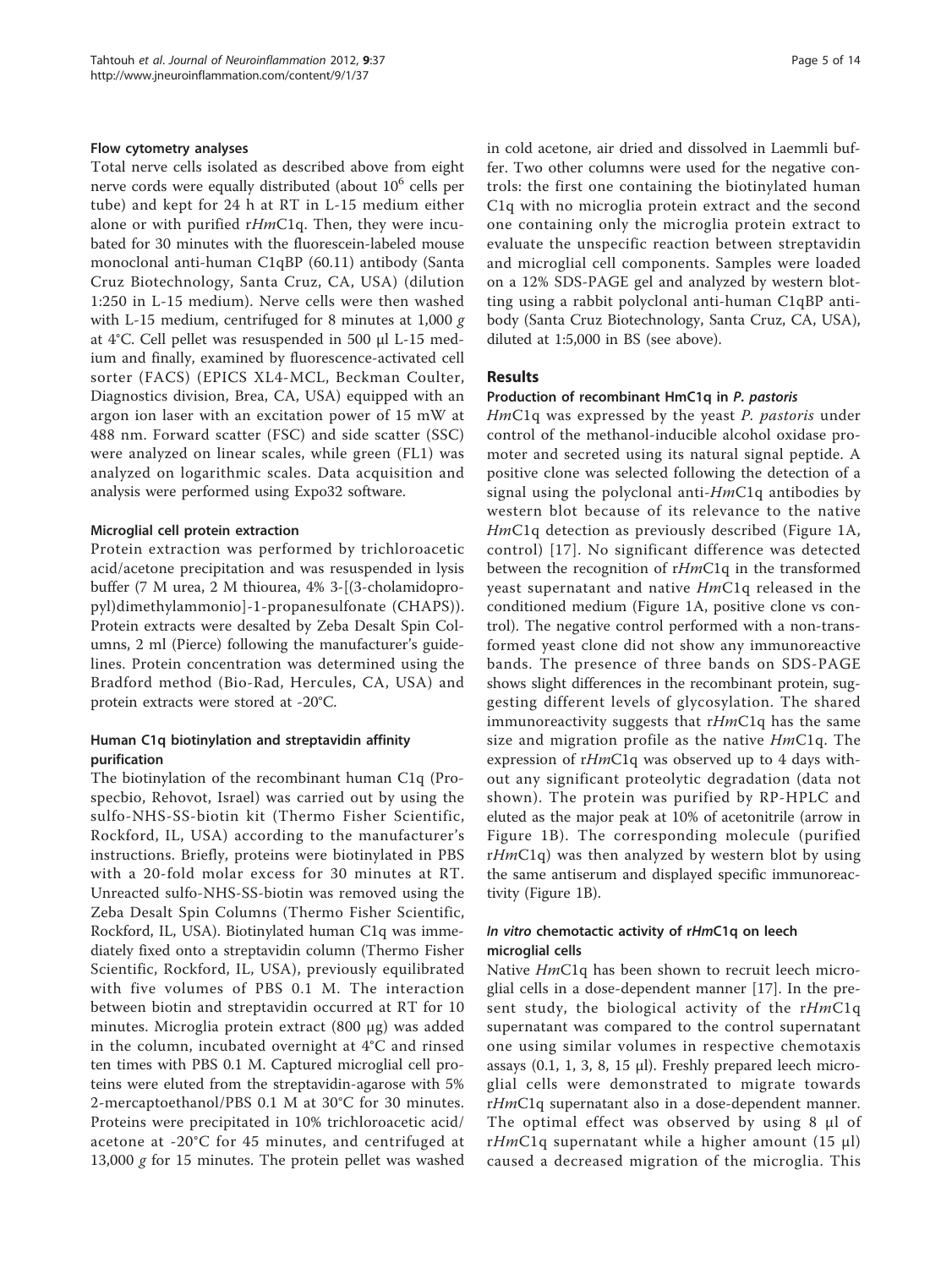<span id="page-5-0"></span>

effect is a characteristic of cytokines having chemotactic activity and has been described for other chemoattractant factors of leech CNS conditioned medium [[22](#page-13-0)]. Of interest, similar dose-dependent results were obtained by using purified rHmC1q (data not shown). The control supernatant used as negative control did not exert any significant effect on microglial cell recruitment (Figure [2A](#page-6-0)).

In order to maintain a relevant comparison between rHmC1q and a pertinent negative control, we used the rHmC1q supernatant (8  $\mu$ l) as positive control and the control supernatant  $(8 \mu l)$  as negative control. Chemotaxis assays were performed using the rHmC1q supernatant and two negative control media (L-15 and control P. pastoris supernatant) in the presence of blocking antibodies directed against the leech protein (anti- $HmClq$ ) and the human C1q receptor molecule (anti-C1qBP), respectively (Figure [2B](#page-6-0)). Compared to rHmC1q supernatant, negative controls did not exert any significant chemotactic effect (Figure [2B](#page-6-0)).

Interestingly, the rHmC1q supernatant-mediated microglial recruitment was inhibited by using rabbit polyclonal anti-HmC1q antibodies (Figure [2B](#page-6-0), black hatched bars) whereas no significant inhibitory effect was detected with the preimmune serum (Figure [2B](#page-6-0), gray hatched bars). In addition, no effect was observed by preincubating cells with polyclonal anti-HmC1q antibodies in negative controls (L-15 medium or the control P. pastoris supernatant). Finally, the involvement of an HmC1q binding protein as receptor in mediating microglia chemotaxis in response to  $rHmClq$  was investigated. Pretreatment of microglial cells with rabbit polyclonal anti-human C1qBP antibodies significantly abrogated the chemotactic response to rHmC1q (Figure [2B,](#page-6-0) black dotted bars) whereas no significant inhibitory effect was detected using rabbit IgG isotype as negative control (Figure [2B,](#page-6-0) gray dotted bars). No neutralizing effect was observed in negative control assays (L-15 or control supernatant) (Figure [2B](#page-6-0)).

Taken together, these results clearly indicate that leech microglial cells specifically respond to rHmC1q in a dose-dependent manner and strongly suggest that HmC1q-mediated recruitment is exerted through a C1qBP-related molecule.

# Ex vivo chemotactic effect of rHmC1q on resident microglial cells in injured nerve cords

The *in vitro* chemotaxis assays were corroborated by the ex vivo experiments performed on whole collected and injured nerve cords. The cell movement was analyzed by Hoechst dye counterstaining because microglia are the only circulating resident cells present in connectives (Figure [2C](#page-6-0)). The microglial cell migration at the site of injury was evaluated 4 h after injection of different molecules in nerve cords, immediately followed by experimental lesion. In the positive control experiment, the microglial cell accumulation at the lesion site strongly increased after nerve injury (Figure [2C,](#page-6-0) a vs b). Interestingly, the injection of rHmC1q supernatant enhanced the microglia recruitment compared to those obtained in the presence of PBS only (Figure [2C,](#page-6-0) b vs c) or in the presence of the control supernatant (Figure [2C](#page-6-0), c vs d). Of interest, while preincubation with rabbit preimmune serum did not have any significant neutralizing effect on rHmC1q-mediated recruitment (Figure [2C](#page-6-0), c vs e), the injection of rabbit polyclonal anti- $HmClq$  antibodies reduced the r $HmClq$  supernatantmediated chemotactic activity (Figure [2C](#page-6-0), c vs f). These results specifically confirmed the capacity of rHmC1q to increase ex vivo the microglial cell recruitment following injury, compared to a normal cell accumulation in the presence of PBS.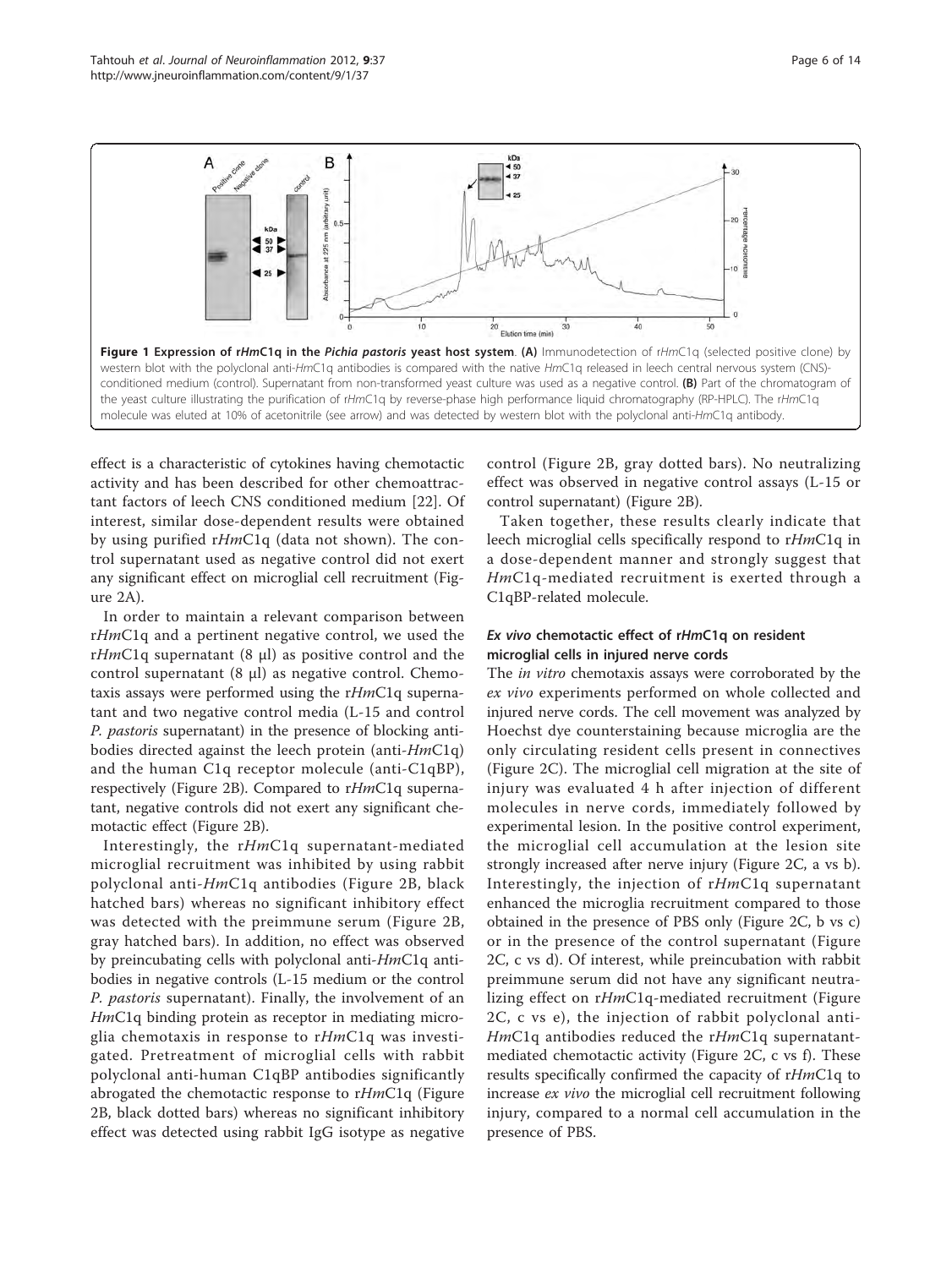<span id="page-6-0"></span>

Figure 2 Chemotactic effect of rHmC1q on leech microglia migration. (A) rHmC1q supernatant was compared to control supernatant using similar volumes in respective chemotaxis assays (0.1, 1, 3, 8, 15 μl). The diagram illustrates the chemotactic activity of rHmC1q in a dose-dependent manner. Asterisks denote cell migration of the indicated sample that is significantly different ( $p$ <0.01) than the corresponding control value. (B) Inhibitory effects on rHmC1q-mediated leech microglia chemotaxis. Leech microglial migration was evaluated with either L15 medium, control Pichia pastoris supernatant or rHmC1q-containing supernatant as chemoattractant. An inhibitory effect was demonstrated by preincubation of cells either with rabbit polyclonal anti-HmC1q antibodies (black hatching in each condition) or with a rabbit polyclonal anti-human C1qBP (alias gC1qR) antibody (black dots in each condition). Negative controls consisted of cells preincubated with rabbit preimmune serum or rabbit IgG isotype respectively. Asterisks denote cell migration of the indicated sample that is significantly different ( $p$  <0.01) than the corresponding controls. (C) Chemotactic effect of rHmC1q on leech microglia in ex vivo assays. Microglial cells, which are the only circulating resident cells present in the connectives, were counterstained with Hoechst dye. The Hoechst dying was observed immediately after crush injury (see

arrows) with injection of phosphate-buffered saline (PBS) (a) or 4 h after injury with injection of PBS (b) illustrating microglial accumulation at the lesion site. Injection of rHmC1q increased microglial cells recruitment (c) compared either to the presence of PBS only (b) or to control yeast supernatant (d). When tissues were injected with polyclonal anti-HmC1q antibody (f), the chemotactic activity of rHmC1q was not observed whereas the corresponding preimmune serum did not exert any neutralizing effect (e).

## Characterization of a leech C1qBP related molecule

Because of the neutralizing effect observed using antihuman C1qBP antibodies in chemotaxis assays (see above), the presence of a potential C1q-binding protein (receptor-like) was investigated in an expressed sequence tag (EST) library constructed from total RNA of nerve cords isolated from adult leeches. A full-length mRNA sequence for a C1q binding proteins (C1qBP) related molecule was identified (Genbank [JN207836](http://www.ncbi.nih.gov/entrez/query.fcgi?db=Nucleotide&cmd=search&term=JN207836)) encoding a 289-amino-acid sequence (Figure [3A\)](#page-7-0). The theoretical molecular weight was predicted to be 32,973 Da according to the complete protein sequence. Similar to mammalian C1qBP, this sequence presents a MAM33 domain (Figure [3A\)](#page-7-0) and contains the mature form as described for the human C1qBP [[19\]](#page-13-0). Blast-P analyses of the leech sequence revealed homologies exclusively with many known C1qBP sequences (Figure [3B](#page-7-0)) with high conservation for the MAM33 domain [[25](#page-13-0),[26](#page-13-0)].

Considering that only C1qBP molecules were matched from databases, whatever the rate of homology, we restricted the presentation of the Blast-P analysis to the highest homology percentages (ranging from 47% to 55%) in the table (Figure [3B](#page-7-0)). Multiple alignments were realized to show the similarities in primary structure of human, mouse and leech forms (Figure [3C](#page-7-0)). Interestingly, seven of the nine residues essential for conformation and ligand binding properties in the human C1qBP (Glu-89, Arg-122, Lys-123, Leu-231, Asp-232, Arg-246, Gly-247, Glu-264 and Tyr-268) are conserved in the leech sequence (Glu-104, Arg-136, Asp-240, Arg-254, Gly-255, Glu-272 and Tyr-276) [[27\]](#page-13-0). These residues, which suggest comparable physicochemical features, are indicated in black boxes (Figure [3A\)](#page-7-0) and are underlined in Figure [3C](#page-7-0). The residues Lys-123 and Leu-231 in the human sequence are replaced by Thr-137 and Met-239 in the leech one, respectively (asterisks, Figure [3C\)](#page-7-0). From all these elements, the leech molecule was named HmC1qBP for H. medicinalis C1qBP.

# Localization of HmC1qBP mRNA and protein in leech microglia

In order to specify the cell expressing the HmC1qBP transcripts in the leech nervous system, specific fluorescence in situ hybridization (FISH) was carried out on injured nerve cords. The transcripts were mainly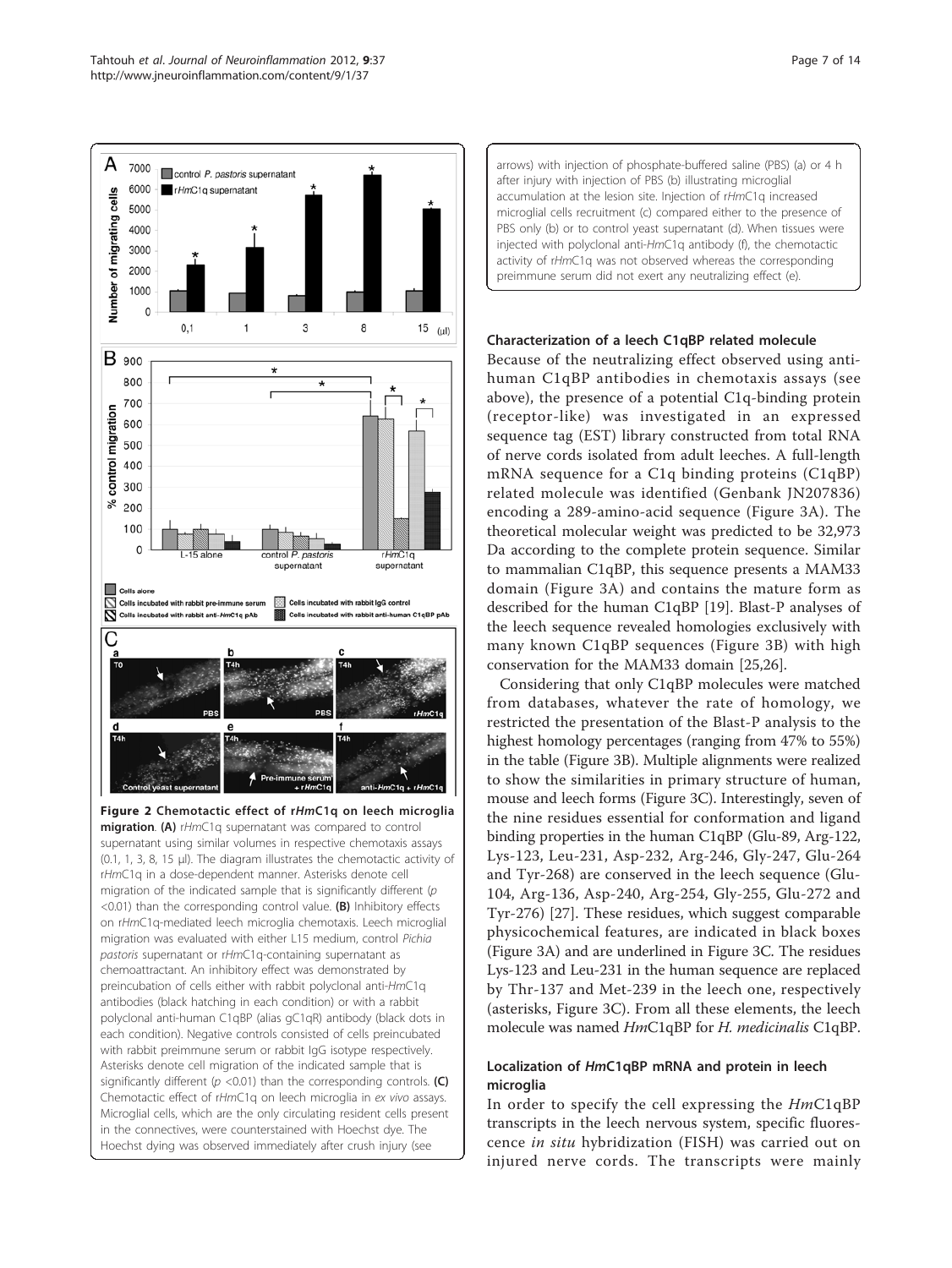<span id="page-7-0"></span>

| 73                   | H S L H F K S E S F P C S R L F L A V S R V V<br>cgttcagagctagtctatcgtcacttattctcaaacatgtctagatttctgatcagatcagctgcaaataac<br>S E L V Y R H L F S N M S R F L I R S A A<br>145 cttggcaagctattcaggagaggaaggtgtttcattgaaatcagaaggctgtctcggagcagcgtgtgaa<br>L G K L F R R G G S V S L K S E G C L G A A C E<br>217 aatttgatgagatgcacctcgtccatgacgcaacctctcagcagaaaattttcaacaaaagttgagaaggac<br>N L M R C T S S M T Q P L S R K F S T K V E K D<br>289 ctcgccaaattcttggatgaggaaatgaagaatgaggaggagttggtggacgatgttccacaaaaaatcgga<br>LAKF LDE<br>12 <sup>1</sup><br>M<br>ш<br>361 gaatacaaagttcaaaatctcaacgacgccaatccagaattgaccagaacgtttcgcaatgaagtaataact<br>KVQN<br>N D A<br>B<br><b>L</b><br>R<br>433 gtcagtatcaacatcaatggaagtcttgtcacagagggacaaatggaaggtgagcaaaatcaagaggaagcc<br>S I N I N G S L V T E G Q M E G E Q N<br>D<br>L G G D D<br>$E$ $G$<br>649 atgtttgecttggtgaagaacggtgaacgcctcacagccaacgactacttgtgcgatgttgacgttatggat<br>ALVKNGERLTANDYLCDVDV | Q E E A                                                                                                                                                                                                                                                                                                                                                                                                              | 24<br>48<br>72<br>96<br>120<br>144<br>168<br>192                                                                                                                                                                                                                                                                                                                                                                                                                                                                                                                                                                                                                                                                                                                                                                                                                                                                                                                                                                                                                                                                                                                                             |
|----------------------|----------------------------------------------------------------------------------------------------------------------------------------------------------------------------------------------------------------------------------------------------------------------------------------------------------------------------------------------------------------------------------------------------------------------------------------------------------------------------------------------------------------------------------------------------------------------------------------------------------------------------------------------------------------------------------------------------------------------------------------------------------------------------------------------------------------------------------------------------------------------------------------------------------------------------------------------------------|----------------------------------------------------------------------------------------------------------------------------------------------------------------------------------------------------------------------------------------------------------------------------------------------------------------------------------------------------------------------------------------------------------------------|----------------------------------------------------------------------------------------------------------------------------------------------------------------------------------------------------------------------------------------------------------------------------------------------------------------------------------------------------------------------------------------------------------------------------------------------------------------------------------------------------------------------------------------------------------------------------------------------------------------------------------------------------------------------------------------------------------------------------------------------------------------------------------------------------------------------------------------------------------------------------------------------------------------------------------------------------------------------------------------------------------------------------------------------------------------------------------------------------------------------------------------------------------------------------------------------|
|                      |                                                                                                                                                                                                                                                                                                                                                                                                                                                                                                                                                                                                                                                                                                                                                                                                                                                                                                                                                          |                                                                                                                                                                                                                                                                                                                                                                                                                      |                                                                                                                                                                                                                                                                                                                                                                                                                                                                                                                                                                                                                                                                                                                                                                                                                                                                                                                                                                                                                                                                                                                                                                                              |
|                      |                                                                                                                                                                                                                                                                                                                                                                                                                                                                                                                                                                                                                                                                                                                                                                                                                                                                                                                                                          |                                                                                                                                                                                                                                                                                                                                                                                                                      |                                                                                                                                                                                                                                                                                                                                                                                                                                                                                                                                                                                                                                                                                                                                                                                                                                                                                                                                                                                                                                                                                                                                                                                              |
|                      |                                                                                                                                                                                                                                                                                                                                                                                                                                                                                                                                                                                                                                                                                                                                                                                                                                                                                                                                                          |                                                                                                                                                                                                                                                                                                                                                                                                                      |                                                                                                                                                                                                                                                                                                                                                                                                                                                                                                                                                                                                                                                                                                                                                                                                                                                                                                                                                                                                                                                                                                                                                                                              |
|                      |                                                                                                                                                                                                                                                                                                                                                                                                                                                                                                                                                                                                                                                                                                                                                                                                                                                                                                                                                          |                                                                                                                                                                                                                                                                                                                                                                                                                      |                                                                                                                                                                                                                                                                                                                                                                                                                                                                                                                                                                                                                                                                                                                                                                                                                                                                                                                                                                                                                                                                                                                                                                                              |
|                      |                                                                                                                                                                                                                                                                                                                                                                                                                                                                                                                                                                                                                                                                                                                                                                                                                                                                                                                                                          |                                                                                                                                                                                                                                                                                                                                                                                                                      |                                                                                                                                                                                                                                                                                                                                                                                                                                                                                                                                                                                                                                                                                                                                                                                                                                                                                                                                                                                                                                                                                                                                                                                              |
|                      |                                                                                                                                                                                                                                                                                                                                                                                                                                                                                                                                                                                                                                                                                                                                                                                                                                                                                                                                                          |                                                                                                                                                                                                                                                                                                                                                                                                                      |                                                                                                                                                                                                                                                                                                                                                                                                                                                                                                                                                                                                                                                                                                                                                                                                                                                                                                                                                                                                                                                                                                                                                                                              |
|                      |                                                                                                                                                                                                                                                                                                                                                                                                                                                                                                                                                                                                                                                                                                                                                                                                                                                                                                                                                          |                                                                                                                                                                                                                                                                                                                                                                                                                      |                                                                                                                                                                                                                                                                                                                                                                                                                                                                                                                                                                                                                                                                                                                                                                                                                                                                                                                                                                                                                                                                                                                                                                                              |
|                      |                                                                                                                                                                                                                                                                                                                                                                                                                                                                                                                                                                                                                                                                                                                                                                                                                                                                                                                                                          |                                                                                                                                                                                                                                                                                                                                                                                                                      |                                                                                                                                                                                                                                                                                                                                                                                                                                                                                                                                                                                                                                                                                                                                                                                                                                                                                                                                                                                                                                                                                                                                                                                              |
|                      |                                                                                                                                                                                                                                                                                                                                                                                                                                                                                                                                                                                                                                                                                                                                                                                                                                                                                                                                                          |                                                                                                                                                                                                                                                                                                                                                                                                                      |                                                                                                                                                                                                                                                                                                                                                                                                                                                                                                                                                                                                                                                                                                                                                                                                                                                                                                                                                                                                                                                                                                                                                                                              |
|                      |                                                                                                                                                                                                                                                                                                                                                                                                                                                                                                                                                                                                                                                                                                                                                                                                                                                                                                                                                          |                                                                                                                                                                                                                                                                                                                                                                                                                      |                                                                                                                                                                                                                                                                                                                                                                                                                                                                                                                                                                                                                                                                                                                                                                                                                                                                                                                                                                                                                                                                                                                                                                                              |
|                      |                                                                                                                                                                                                                                                                                                                                                                                                                                                                                                                                                                                                                                                                                                                                                                                                                                                                                                                                                          |                                                                                                                                                                                                                                                                                                                                                                                                                      | 216<br>o                                                                                                                                                                                                                                                                                                                                                                                                                                                                                                                                                                                                                                                                                                                                                                                                                                                                                                                                                                                                                                                                                                                                                                                     |
|                      |                                                                                                                                                                                                                                                                                                                                                                                                                                                                                                                                                                                                                                                                                                                                                                                                                                                                                                                                                          |                                                                                                                                                                                                                                                                                                                                                                                                                      | 240                                                                                                                                                                                                                                                                                                                                                                                                                                                                                                                                                                                                                                                                                                                                                                                                                                                                                                                                                                                                                                                                                                                                                                                          |
|                      |                                                                                                                                                                                                                                                                                                                                                                                                                                                                                                                                                                                                                                                                                                                                                                                                                                                                                                                                                          | M <sub>D</sub>                                                                                                                                                                                                                                                                                                                                                                                                       |                                                                                                                                                                                                                                                                                                                                                                                                                                                                                                                                                                                                                                                                                                                                                                                                                                                                                                                                                                                                                                                                                                                                                                                              |
|                      | L<br>R<br>e<br><b>E</b><br>œ                                                                                                                                                                                                                                                                                                                                                                                                                                                                                                                                                                                                                                                                                                                                                                                                                                                                                                                             |                                                                                                                                                                                                                                                                                                                                                                                                                      | 264                                                                                                                                                                                                                                                                                                                                                                                                                                                                                                                                                                                                                                                                                                                                                                                                                                                                                                                                                                                                                                                                                                                                                                                          |
|                      | 793 caggagtggtcgaccaattacGagaagagcaagtacatccaagtcctaaaggacctgcgtagttttgtctct<br>E W S T N Y B K S K H I Q V L K D L R S                                                                                                                                                                                                                                                                                                                                                                                                                                                                                                                                                                                                                                                                                                                                                                                                                                  |                                                                                                                                                                                                                                                                                                                                                                                                                      | s<br>288                                                                                                                                                                                                                                                                                                                                                                                                                                                                                                                                                                                                                                                                                                                                                                                                                                                                                                                                                                                                                                                                                                                                                                                     |
|                      |                                                                                                                                                                                                                                                                                                                                                                                                                                                                                                                                                                                                                                                                                                                                                                                                                                                                                                                                                          |                                                                                                                                                                                                                                                                                                                                                                                                                      |                                                                                                                                                                                                                                                                                                                                                                                                                                                                                                                                                                                                                                                                                                                                                                                                                                                                                                                                                                                                                                                                                                                                                                                              |
| н                    |                                                                                                                                                                                                                                                                                                                                                                                                                                                                                                                                                                                                                                                                                                                                                                                                                                                                                                                                                          |                                                                                                                                                                                                                                                                                                                                                                                                                      | 289                                                                                                                                                                                                                                                                                                                                                                                                                                                                                                                                                                                                                                                                                                                                                                                                                                                                                                                                                                                                                                                                                                                                                                                          |
|                      |                                                                                                                                                                                                                                                                                                                                                                                                                                                                                                                                                                                                                                                                                                                                                                                                                                                                                                                                                          | Species                                                                                                                                                                                                                                                                                                                                                                                                              | Homology                                                                                                                                                                                                                                                                                                                                                                                                                                                                                                                                                                                                                                                                                                                                                                                                                                                                                                                                                                                                                                                                                                                                                                                     |
|                      |                                                                                                                                                                                                                                                                                                                                                                                                                                                                                                                                                                                                                                                                                                                                                                                                                                                                                                                                                          | Ixodes scapularis                                                                                                                                                                                                                                                                                                                                                                                                    | 55%                                                                                                                                                                                                                                                                                                                                                                                                                                                                                                                                                                                                                                                                                                                                                                                                                                                                                                                                                                                                                                                                                                                                                                                          |
|                      |                                                                                                                                                                                                                                                                                                                                                                                                                                                                                                                                                                                                                                                                                                                                                                                                                                                                                                                                                          | Danio rerio                                                                                                                                                                                                                                                                                                                                                                                                          | 52%                                                                                                                                                                                                                                                                                                                                                                                                                                                                                                                                                                                                                                                                                                                                                                                                                                                                                                                                                                                                                                                                                                                                                                                          |
|                      |                                                                                                                                                                                                                                                                                                                                                                                                                                                                                                                                                                                                                                                                                                                                                                                                                                                                                                                                                          |                                                                                                                                                                                                                                                                                                                                                                                                                      |                                                                                                                                                                                                                                                                                                                                                                                                                                                                                                                                                                                                                                                                                                                                                                                                                                                                                                                                                                                                                                                                                                                                                                                              |
|                      |                                                                                                                                                                                                                                                                                                                                                                                                                                                                                                                                                                                                                                                                                                                                                                                                                                                                                                                                                          |                                                                                                                                                                                                                                                                                                                                                                                                                      | 52%                                                                                                                                                                                                                                                                                                                                                                                                                                                                                                                                                                                                                                                                                                                                                                                                                                                                                                                                                                                                                                                                                                                                                                                          |
|                      |                                                                                                                                                                                                                                                                                                                                                                                                                                                                                                                                                                                                                                                                                                                                                                                                                                                                                                                                                          |                                                                                                                                                                                                                                                                                                                                                                                                                      | 47%                                                                                                                                                                                                                                                                                                                                                                                                                                                                                                                                                                                                                                                                                                                                                                                                                                                                                                                                                                                                                                                                                                                                                                                          |
|                      |                                                                                                                                                                                                                                                                                                                                                                                                                                                                                                                                                                                                                                                                                                                                                                                                                                                                                                                                                          |                                                                                                                                                                                                                                                                                                                                                                                                                      | 47%                                                                                                                                                                                                                                                                                                                                                                                                                                                                                                                                                                                                                                                                                                                                                                                                                                                                                                                                                                                                                                                                                                                                                                                          |
| Leech<br>81<br>Human |                                                                                                                                                                                                                                                                                                                                                                                                                                                                                                                                                                                                                                                                                                                                                                                                                                                                                                                                                          |                                                                                                                                                                                                                                                                                                                                                                                                                      | 160                                                                                                                                                                                                                                                                                                                                                                                                                                                                                                                                                                                                                                                                                                                                                                                                                                                                                                                                                                                                                                                                                                                                                                                          |
| Mouse<br>Leech       |                                                                                                                                                                                                                                                                                                                                                                                                                                                                                                                                                                                                                                                                                                                                                                                                                                                                                                                                                          |                                                                                                                                                                                                                                                                                                                                                                                                                      |                                                                                                                                                                                                                                                                                                                                                                                                                                                                                                                                                                                                                                                                                                                                                                                                                                                                                                                                                                                                                                                                                                                                                                                              |
| 161                  |                                                                                                                                                                                                                                                                                                                                                                                                                                                                                                                                                                                                                                                                                                                                                                                                                                                                                                                                                          |                                                                                                                                                                                                                                                                                                                                                                                                                      | 240                                                                                                                                                                                                                                                                                                                                                                                                                                                                                                                                                                                                                                                                                                                                                                                                                                                                                                                                                                                                                                                                                                                                                                                          |
| Mouse                |                                                                                                                                                                                                                                                                                                                                                                                                                                                                                                                                                                                                                                                                                                                                                                                                                                                                                                                                                          |                                                                                                                                                                                                                                                                                                                                                                                                                      |                                                                                                                                                                                                                                                                                                                                                                                                                                                                                                                                                                                                                                                                                                                                                                                                                                                                                                                                                                                                                                                                                                                                                                                              |
| Leech                |                                                                                                                                                                                                                                                                                                                                                                                                                                                                                                                                                                                                                                                                                                                                                                                                                                                                                                                                                          |                                                                                                                                                                                                                                                                                                                                                                                                                      |                                                                                                                                                                                                                                                                                                                                                                                                                                                                                                                                                                                                                                                                                                                                                                                                                                                                                                                                                                                                                                                                                                                                                                                              |
| 241                  |                                                                                                                                                                                                                                                                                                                                                                                                                                                                                                                                                                                                                                                                                                                                                                                                                                                                                                                                                          |                                                                                                                                                                                                                                                                                                                                                                                                                      |                                                                                                                                                                                                                                                                                                                                                                                                                                                                                                                                                                                                                                                                                                                                                                                                                                                                                                                                                                                                                                                                                                                                                                                              |
| Human                |                                                                                                                                                                                                                                                                                                                                                                                                                                                                                                                                                                                                                                                                                                                                                                                                                                                                                                                                                          |                                                                                                                                                                                                                                                                                                                                                                                                                      |                                                                                                                                                                                                                                                                                                                                                                                                                                                                                                                                                                                                                                                                                                                                                                                                                                                                                                                                                                                                                                                                                                                                                                                              |
| Leech                |                                                                                                                                                                                                                                                                                                                                                                                                                                                                                                                                                                                                                                                                                                                                                                                                                                                                                                                                                          |                                                                                                                                                                                                                                                                                                                                                                                                                      |                                                                                                                                                                                                                                                                                                                                                                                                                                                                                                                                                                                                                                                                                                                                                                                                                                                                                                                                                                                                                                                                                                                                                                                              |
|                      | D<br>40um                                                                                                                                                                                                                                                                                                                                                                                                                                                                                                                                                                                                                                                                                                                                                                                                                                                                                                                                                |                                                                                                                                                                                                                                                                                                                                                                                                                      |                                                                                                                                                                                                                                                                                                                                                                                                                                                                                                                                                                                                                                                                                                                                                                                                                                                                                                                                                                                                                                                                                                                                                                                              |
|                      |                                                                                                                                                                                                                                                                                                                                                                                                                                                                                                                                                                                                                                                                                                                                                                                                                                                                                                                                                          |                                                                                                                                                                                                                                                                                                                                                                                                                      |                                                                                                                                                                                                                                                                                                                                                                                                                                                                                                                                                                                                                                                                                                                                                                                                                                                                                                                                                                                                                                                                                                                                                                                              |
|                      | qb ACO07818.1 <br>qb ACI67786.1 <br>ref NP 031599.2<br>ref(NP 062132.2)<br>1<br>Human<br>Mouse<br>Human<br>Mouse                                                                                                                                                                                                                                                                                                                                                                                                                                                                                                                                                                                                                                                                                                                                                                                                                                         | Accession number Protein ID<br>ref(XP 002400595.1glycoprotein gC1qBP, putative<br>ref NP_001017858.1complement component 1, q subcomponent binding protein<br>Complement component 1 Q subcomponent-binding protein<br>Complement component 1 Q subcomponent-binding protein<br>complement component 1 Q subcomponent-binding protein<br>complement component 1, a subcomponent binding protein<br>mRNA localization | Oncorhynchus mykiss 52%<br>Salmo salar<br>Mus musculus<br>Rattus norvegicus<br>MLPLLRCVPRVLGSSVAGLRAAAPASPFRQLLQPAPRLCTRPFGLLSVRAGSE--RRPGLLRPRGPCACGCGCG<br>MLPLLRCVPRSLGAA-SGLRTAIPAQPLRHLLQPAPRPCLRPFGLLSVRAGSA--RRSGLLQPPVPCACGCG--<br>MHSLHFKSESFPCSRLFLAVSRVVRSELVYRHLFSNMSRFLIRSAANNLGKLFRRGGSVSLKSEGCLGAACENLMRCTSS<br>-------SLHTDGDKAFVDFLSDEIKEERKIQKHKTLPKMSGGWELE-LNGTEAKLVRKVAGEKITVTFNINNSIPPTFD<br>--ALHTEGDKAFVEFLTDEIKEEKKIQKHKSLPKMSGDWELE-VNGTEAKLLRKVAGEKITVTFNINNSIPPTFD<br>MTQPLSRKFSTKVEKDLAKFLDEEMKNEEELVD--DVPQKIGEYKVQNLNDANPELTRTFRNEVITVSININGSLVTEGQ<br>GEEEPSQGQKVEEQEPELTSTPNFVVEVIKNDDGKKALVLDCHYPEDEVGQEDEAESDIFSIREVSFQSTGESEWKDTNY<br>GEEEPSQGQKAEEQEPERTSTPNFVVEVTKTD-GKKTLVLDCHYPEDEIGHEDEAESDIFSIKEVSFQATGDSEWRDTNY<br>MEGEONOEEANEEEOGDLVSKPTFTVEINKG--ADRNLFIEMTYLG---GDDITPEGRTYDIOMFALVKNGE-RLTANDY<br>298<br>TLNTDSLDWALYDHLMDFLADRGVDNTFADELVELSTALEHQEYITFLEDLKSFVKSQ<br>TLNTDSLDWALYDHLMDFLADRGVONTFADELVELSTALEHQEYITFLEDLKSFVKNQ<br>LCDVDVMDENLYGYLMEMLEERGIDQKFVEELQEWSTNYEKSKYIQVLKDLRSFVSH<br>10um<br>Figure 3 Characterization of a C1qBP-related molecule (HmC1qBP) in the medicinal leech. (A) Nucleotide and amino acid sequences or |

between HmC1qBP and some C1qBP molecules from other species. (C) Multiple alignments between human (NP\_001203), mouse (NP\_031599) and leech (Genbank accession number [JN207836\)](http://www.ncbi.nlm.nih.gov/pubmed/207836?dopt=Abstract) C1qBP primary structures show numerous conserved residues (red). Black bars and asterisks indicate the nine structurally important residues cited above. (D) Fluorescence in situ hybridizations on freshly dissected nerve cord (T0) show localization of HmC1qBP transcripts in microglial cells (arrows). (D') The insert corresponds to sense probe as a negative control.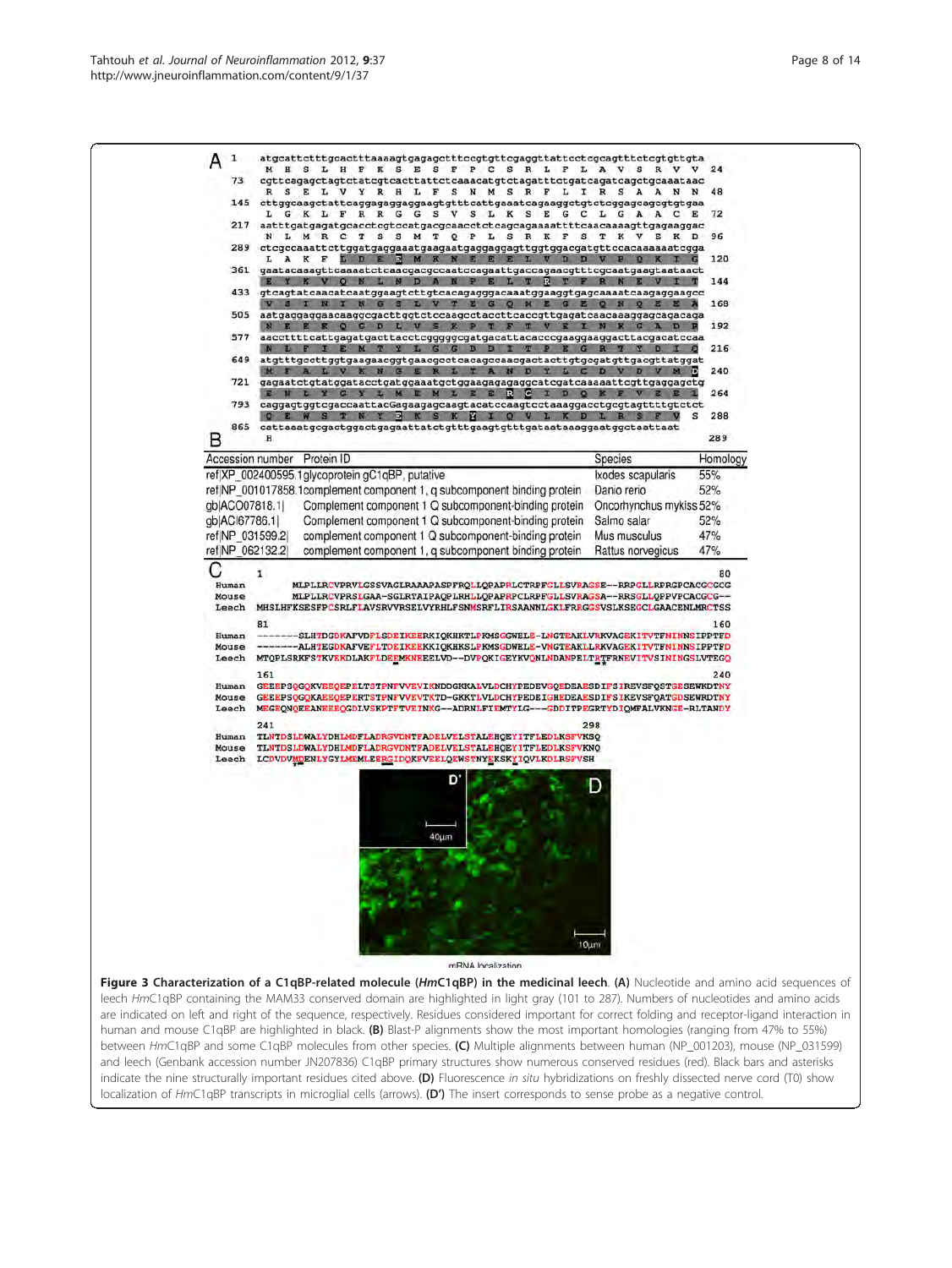<span id="page-8-0"></span>

were analyzed immediately (A), 6 h (B, C), or 24 h (D) following injury. Microglial cell nuclei (white) were stained with Hoechst fluorescent dye to observe cell migration. (A) No anti-C1qBP immunostaining was detected at the lesion site and no microglial accumulation was observed. (B) At 6 h following injury, positive immunostaining was observed at the site of crush. Simultaneously, microglial cells progressively accumulated at the lesion site. (C) High magnification image of the injury site. Since all microglia nuclei are shown by Hoechst counterstaining (white), the anti-C1qBP immunostaining exclusively detects only some microglial cells. (D) At 24 h following injury, the number of microglial cells is much greater at the lesion site and stronger positive immunostaining is observed. (B', C', D') No immunostaining was observed using secondary antibodies alone as negative controls.

detected in the microglial cells of ganglia (Figure [3D](#page-7-0)) while no specific signals were detected with sense riboprobes used as negative control (Figure [3D](#page-7-0)').

Cells containing HmC1qBP protein were investigated by immunohistochemistry with anti-human C1qBP

antibodies on whole mounted injured nerve cords immediately after dissection, 6 h, or 24 h after lesion (Figure 4). The microglia recruitment was simultaneously studied by using a Hoechst dye (white nuclei). Immediately following the crush (T0), no immunostaining and no accumulation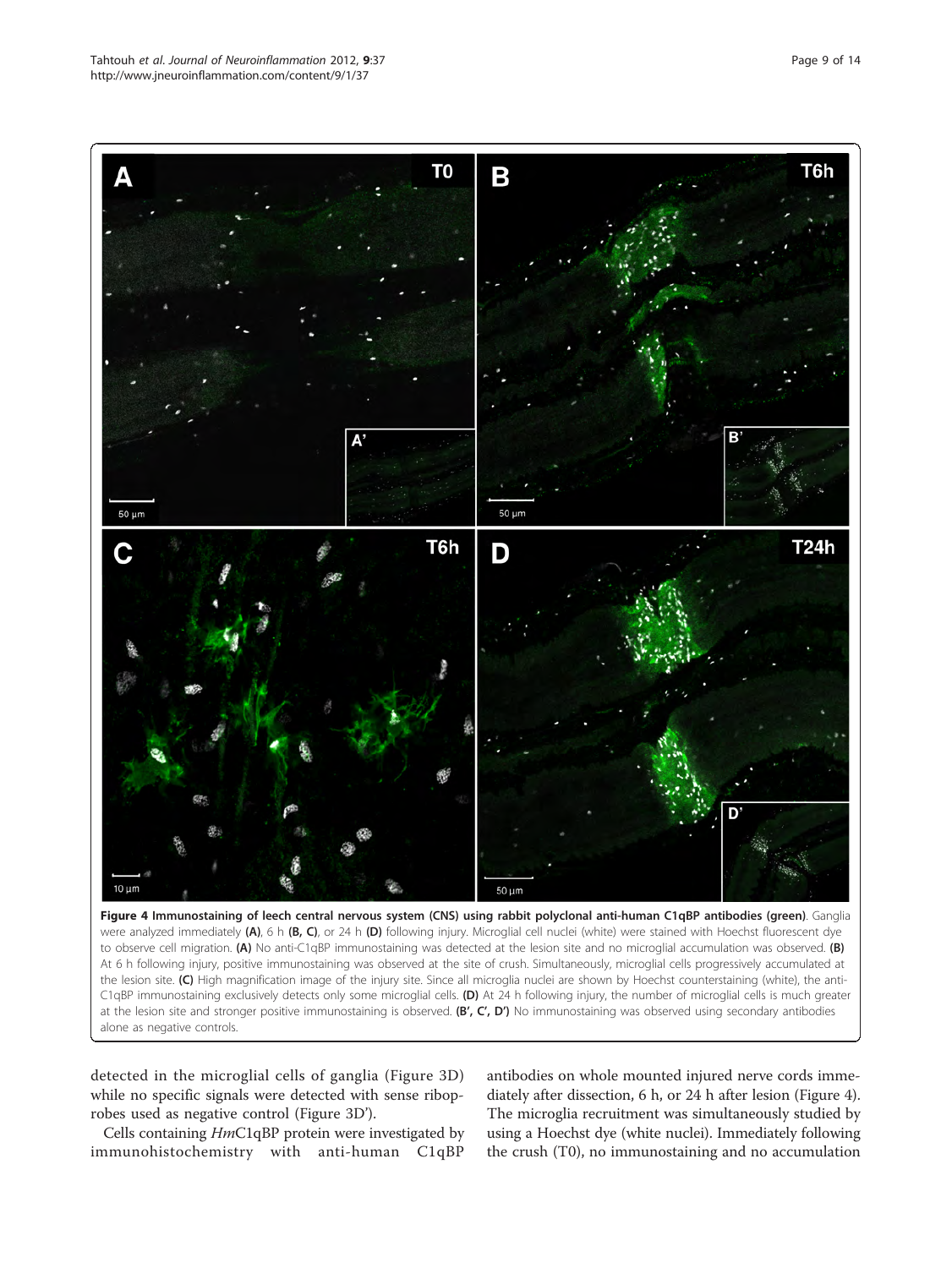

<span id="page-9-0"></span>

Figure 5 Flow cytometry analysis of leech nerve cells using anti-human C1qBP antibody (A-D). (A) On the right side, we represent a forward scatter (FSC) versus side scatter (SSC) dot plot for leech nerve cells incubated overnight. Among the cells in the studied gate, 2.86% of autofluorescence cells are shown on the FL1 scale on the left. (B) On the right, we represent an FSC versus SSC dot plot for leech nerve cells incubated overnight alone, then treated with fluorescein-labeled mouse monoclonal anti-human C1qBP antibody for 30 minutes (dilution 1:250 in L-15 medium). In the studied gate, 46.26% of the leech nerve cells are stained as shown on the FL1 scale on the left. The use of the monoclonal antibody did not affect the dot plot profile of the cells. (C) On the right, we represent an FSC versus SSC dot plot for leech nerve cells incubated overnight with 8 μl of rHmC1q supernatant, then treated with fluorescein-labeled mouse monoclonal anti-human C1qBP antibody for 30 minutes (dilution 1:250 in L-15 medium). The fluorescence rapidly decreased and only 5.90% of the nerve cells are stained on the FL1 scale on the left. (D) A flow cytometry histogram overlay shows a shift in fluorescence when the nerve cells are incubated with anti-human C1qBP antibody (red) compared to either nerve cells that were previously incubated with



of microglial cells was observed (Figure [4A](#page-8-0)). At 6 h after injury C1qBP staining was detected at the lesion site of connectives and some microglial cells accumulated at this site (Figure [4B](#page-8-0)). Of interest, magnification of the injury site 6 h after injury showed that the C1qBP staining was exclusively located in some microglial cells among the whole recruited microglial population (Figure [4C\)](#page-8-0). Therefore, the timecourse evolution of C1qBP staining is directly associated with the progressive migration of microglial cells. Interestingly, since some microglial cells are still C1qBP negative it suggests the existence of different states of reactivity in microglia (Figure [4C\)](#page-8-0). The C1qBP signal is stronger 24 h after injury at the lesion site and is still correlated with the increase of accumulated microglia (Figure [4D](#page-8-0)). Negative controls performed using the secondary antibodies alone did not show any signal (Figure [4A](#page-8-0)',B', [D](#page-8-0)'). This timecourse accumulation of C1qBP positive microglial cells highly suggests the involvement of C1qBP in the microglia recruitment.

# Identification of a C1qBP molecule on leech microglia

Flow cytometry analyses were then carried out in the presence of a monoclonal anti-human C1qBP antibody (Figure 5A-D). A dot plot of leech nerve cells incubated overnight in L-15 medium was deduced (Figure 5A, on the right). Among the selected gate that fits on cells having parameters corresponding to those of microglial cells, 2.86% of the nerve cells (shown in green on the dot plot) were autofluorescent (Figure 5A, on the left). When cells were exposed to the fluorescein-labeled mouse monoclonal anti-human C1qBP antibody, 46.26% were positive (Figure 5B, shown in red on the dot plot and FL1 scale). This antibody recognized a leech protein localized on the cell surface and did not affect the cell dot plot overview. However, when the nerve cells were preincubated overnight with the purified rHmC1q, the number of immunopositive cells strongly decreased to 5.90% (Figure 5C, on the right for the dot plot and left for FL1 scale). Indeed, flow cytometry histogram overlays clearly showed the fluorescence shift observed when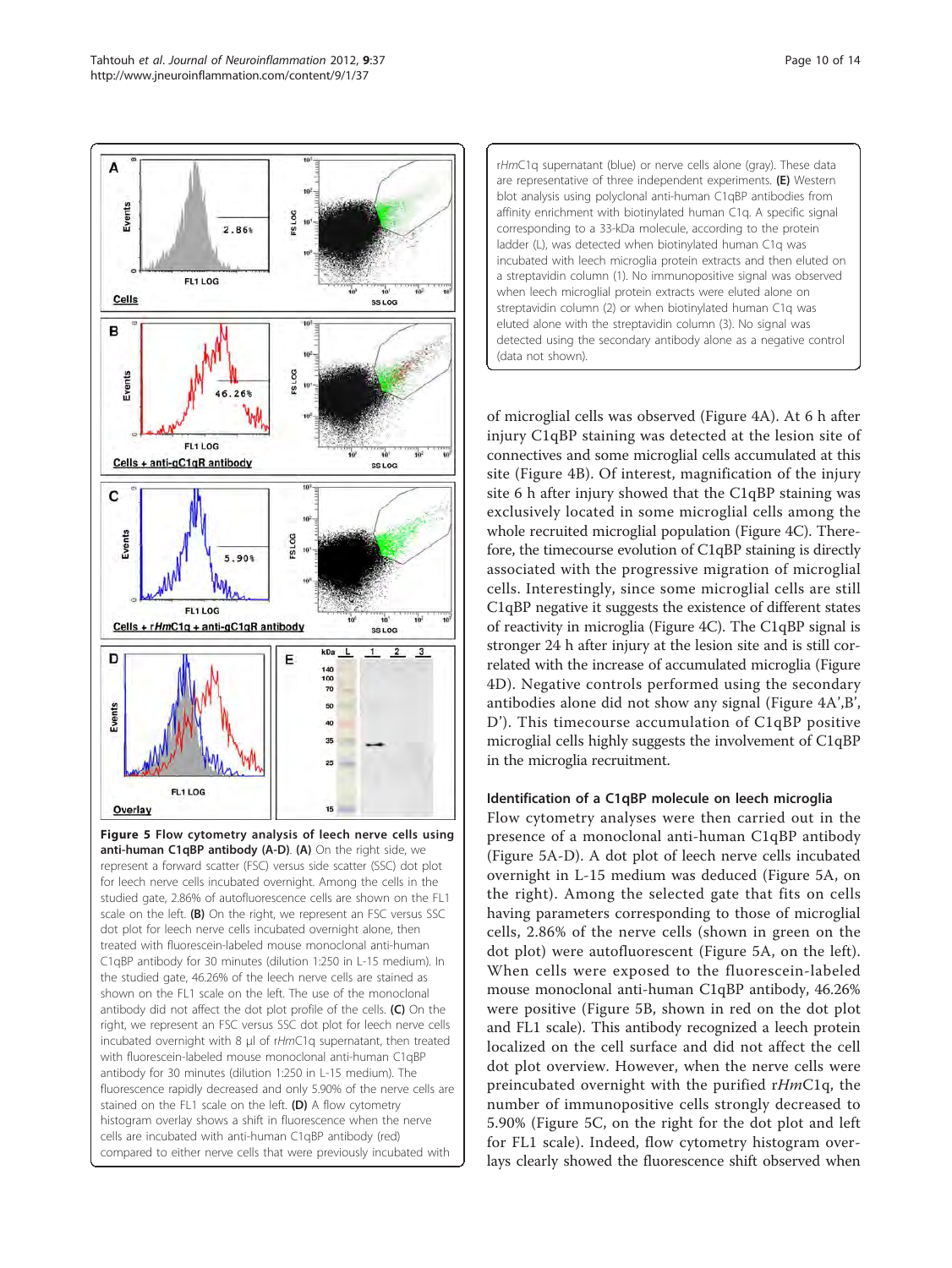the leech cells were preincubated with rHmC1q and exposed to anti-human C1qBP compared to the cell incubation with the anti-human C1qBP alone (Figure [5D](#page-9-0)). These results show that  $rHmClq$  strongly competed for the target protein specifically recognized by the anti-human C1qBP antibody and suggest that C1qBP might be the *Hm*C1q binding protein.

Because the above results strongly suggested an interaction between HmC1q and a C1qBP, copurification experiments were performed. Preliminary attempts with rHmC1q were undertaken. However, because rHmC1q autoaggregated within some steps of the biotinylation protocol, human C1q was preferred. Indeed, human C1q does not present any massive aggregation and was shown to exhibit a chemotactic effect on leech microglia [[17](#page-13-0)], similarly to rHmC1q. Once biotinylated, human C1q was incubated with leech microglia protein extracts. Following elution on an activated streptavidin column, the interactants of C1q were analyzed by western blotting using polyclonal anti-human C1qBP antibodies (Figure [5E](#page-9-0)). The polyclonal anti-human C1qBP antibodies specifically recognized a unique 33-kDa molecule (Figure [5E](#page-9-0), lane 1), which corresponds to the predicted molecular weight of  $HmC1qBP$ . In the first negative control, when microglia protein extracts were incubated on a streptavidin column alone (Figure [5E,](#page-9-0) lane 2) no signal was obtained, showing that leech microglial proteins cannot recognize streptavidin. In the second negative control, when the sulfo-NHS-SS-biotin-labeled human C1q was loaded alone on streptavidin column (Figure [5E](#page-9-0), lane 3), no immunoreactivity was detected, indicating that antihuman C1qBP antibodies do not react with the human C1q. Therefore, these results gave evidence of a specific interaction between human C1q and a C1q-binding protein present in leech microglia protein extract.

# **Discussion**

In mammals, microglial cells are regulators of tissue homeostasis and are involved in pathological processes orchestrating tissue remodeling. They are currently considered to function as sensors in the brain [\[28](#page-13-0)]. Among the mediators expressed by microglial cells and neurons, the subunit C1q belonging to C1 complement factor seems to be a key molecule in neuroinflammatory diseases [\[29](#page-13-0)-[33\]](#page-13-0). This complement protein is involved in a large array of vital functions such as the modulation of various immune cells, clearance of apoptotic cells and unwanted synapses, phagocytosis and chemotaxis [[34-36](#page-13-0)]. In several neurodegenerative diseases, tight interactions between C1q and microglial cells may be crucial in the regulation of neuroinflammation [\[37](#page-13-0)]. C1q biosynthesis rapidly increases when microglial cells are activated. C1q might be thus considered as a reliable marker for microglia activation.

Of interest in vertebrates, soluble C1q appears to be a potent chemoattractant factor. Indeed, it recruits human immature dendritic cells (DC), neutrophils, eosinophils and mast cells [\[18,38](#page-13-0)] through a C1q receptor-dependent mechanism [[18](#page-13-0),[38\]](#page-13-0). The globular C1q-binding proteins (also called C1qBP, gC1qR, p32, p33 or TAP) interact with the globular heads of C1q and participate in C1qmediated chemotaxis of human neutrophils [\[39](#page-13-0)], human eosinophils [\[40](#page-13-0)] and murine mast cells [\[19](#page-13-0)]. However, a specific chemotactic activity of C1q through a C1qBP has not previously been reported for mammalian nerve cells.

In the medicinal leech, previous reports have demonstrated that microglial cell recruitment is essential for efficient repair of injured CNS tissue [\[14](#page-12-0)]. In this original report we elucidate the role of HmC1q as a chemotactic factor by using a recombinant protein and by identifying a C1q-binding protein (HmC1qBP) as a potential receptor present on microglial cells. This study in the medicinal leech is the first evidence of the interaction between C1q domain-containing protein and C1qBP enabling microglia recruitment in injured CNS.

In the first part of the present study, recombinant HmC<sub>1</sub>q was produced in the yeast *P. pastoris*, an organism that can be easily manipulated at the molecular genetic level and may express proteins at high levels, intracellularly or extracellularly. In addition, P. pastoris performs 'higher eukaryotic' protein modifications, such as glycosylation, disulfide bond formation, and proteolytic processing, compared to bacteria such as Saccharomyces cerevisiae or baculovirus [\[41](#page-13-0)]. The selected clone studied in this report was immunopositive using anti-HmC1q antibodies, with three distinct immunoreactive bands located in the region corresponding to that of native HmC1q (32.6 kDa). As usually observed in recombinant protein production, there was a slight shift in the final recombinant protein size that can be easily caused by differences in the number and type of added sugar units. Indeed, P. pastoris is able to add both Olinked and N-linked carbohydrate moieties to secreted proteins. Of interest, the recombinant HmC1q exhibited chemotactic activity toward leech microglial cells similar to that of HmC1q-containing medium, previously shown to act as human C1q [[17](#page-13-0)]. A similar dose-dependent chemotactic effect was observed with rHmC1q supernatant as well as with purified  $rHmClq$  (data not shown) and, in these two cases, microglial cell recruitment was specifically neutralized when cells were preincubated with anti-*Hm*C1q antibodies. It must be underlined that (i) microglial recruitment was normal when the cells were preincubated with rabbit preimmune serum, and (ii) control yeast supernatant, without  $rHmClq$ , did not exhibit any chemotactic effect. Therefore, this study shows that the chemotactic effect is dependent on the presence of rHmC1q.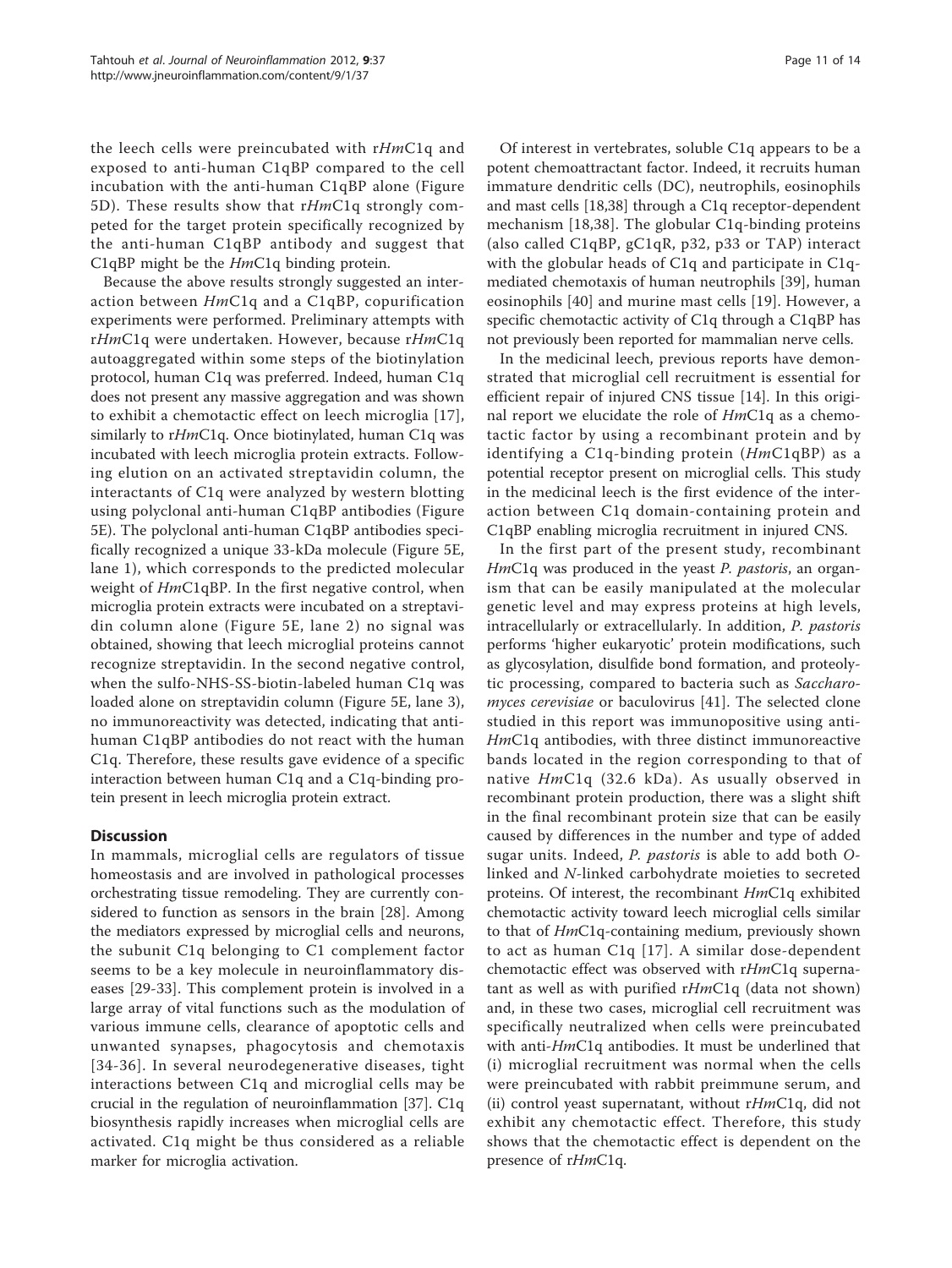Importantly, HmC1q exhibits an in vitro chemotactic effect only on a fraction of microglial cells, suggesting the existence of a subpopulation that is HmC1q-dependent. We have recently shown that crushed nerve cordconditioned medium contains another chemoattractant factor, homologous to the mature form of interleukin (IL)-16 and named HmIL-16, which also promotes microglial cell migration [[22](#page-13-0)]. As observed for HmC1q, HmIL-16-dependent recruitment is limited to some microglial cells. Therefore, in leech, the involvement of several activation and migration signals acting on different subsets of microglial cells at the lesion site could be taken into account as suggested for mammals [\[3](#page-12-0)[,42](#page-13-0)].

Additional ex vivo experiments in injured nerve cords have clearly shown that the recombinant HmC1q conserves its functional properties in the whole nerve cord. Indeed preinjection of rHmC1q into injured nerve cords enhances microglial cell migration at the lesion site (rHmC1q vs PBS) and this accumulation is specifically inhibited by anti- $HmC1q$  antibodies but not by preimmune serum. Taken together, these results emphasize the *in vitro* and *ex vivo* chemotactic activity of rHmC1q in the recruitment of resident microglial cells present in leech CNS. In order to specify the in vitro chemotactic mechanisms of rHmC1q on microglia, we first used antibodies against a potential C1q receptor as described in the literature [\[43\]](#page-13-0). Under our experimental conditions, HmC1q-dependent cell accumulation was abrogated after cell preincubation with the anti-human C1qBP antibody, but not with the isotype control. Therefore it must be assumed that this  $HmClq$ -dependent chemotaxis involves a homolog of human C1qbinding protein (C1qBP, alias gC1qR).

To reinforce this observation, in the second part of the study, attempts were undertaken to characterize the potential receptor of HmC1q on the surface of leech microglial cells. This goal was achieved through several experimental approaches: the identification of a C1qBPrelated sequence in leech CNS EST databases, the localization of the leech form of C1qBP, binding competition of HmC1q for the protein specifically recognized by an anti-C1qBP antibody, and the purification of this binding protein to a biotinylated human C1q.

A 33 kDa C1qBP-related molecule was characterized from leech CNS EST databases. This sequence contains a MAM33 domain, which is attributed to an acidic protein of the mitochondrial matrix involved in oxidative phosphorylation and specifically related to the human complement receptor C1qBP [[44\]](#page-13-0). The leech molecule named HmC1qBP exhibits strong similarities with vertebrate and invertebrate known C1qBPs. The comparison between the leech form of C1qBP (HmC1qBP) and the human and mouse ones shows the presence of key residues described as essential for receptor folding and ligand binding properties [\[27](#page-13-0)] Most of them (seven out of nine) are perfectly conserved. The residues Thr-137 and Met-239 in the leech sequence are respectively related to residues Lys-123 and Leu-231 in the human one, showing comparable physicochemical features.

Interestingly, the fluorescence in situ hybridization led to us specifically locating HmC1qBP mRNA in microglial cells. Following lesions in the leech nerve cord, a timecourse analysis of C1qBP immunostaining was performed using anti-human C1qBP antibodies in order to localize the HmC1qBP protein. The accumulation of microglia was simultaneously observed using Hoechst dye because only microglial cells are able to circulate inside the connectives.

Immediately after a lesion, no specific C1qBP staining was observed in the damaged connectives while no microglial cells accumulated at the crush site. Of interest, over the timecourse analysis (0, 6 and 24 h following the crush) the C1qBP molecule was progressively detected at the lesion site. This increase in cell HmC1qBP staining was exclusively observed where Hoechst-dyed microglia accumulated. Analysis of the lesion site with high magnification revealed, at 6 h following the lesion, that HmC1qBP protein is only present in microglia. Importantly, only a part of the numerous Hoechst-dyed recruited microglial cells are HmC1qBP positive. Therefore, these data suggest that HmC1qBP could be involved in specific recruitment of a well defined microglial cell subpopulation whose chemotaxis is mediated by recognition between HmC1q and HmC<sub>1q</sub>BP.

Subsequent competition binding assays analyzed using flow cytometry revealed that recombinant HmC1q may share the same protein target recognized by the antihuman C1qBP antibody on the surface of leech microglial cells. Indeed, whereas the anti-human C1qBP antibody alone was found to bind to at least 46% of microglial cells, preincubation with rHmC1q markedly decreased the percentage of cells with specific fluorescence to 5%. This observation shows that  $rHmClq$  acts as a competitor for anti-C1qBP antibodies, indicating that both molecules bind to the same ligand.

To definitively demonstrate that a C1qBP is implicated in leech microglial cell recruitment, a copurification strategy was undertaken using biotinylated human C1q. From the specific complexes eluted, a 33-kDa molecule was specifically detected by western blotting. Interestingly, this product presented the same molecular weight as the predicted HmC1qBP protein. This result, in conjunction with the *in vitro* competitive effect between HmC1q and anti-human C1qBP antibodies, confirms that  $HmClq$  is able to bind to a  $ClqBP$ -related molecule in leech microglia. Therefore the present report demonstrates that HmC1qBP has structural and functional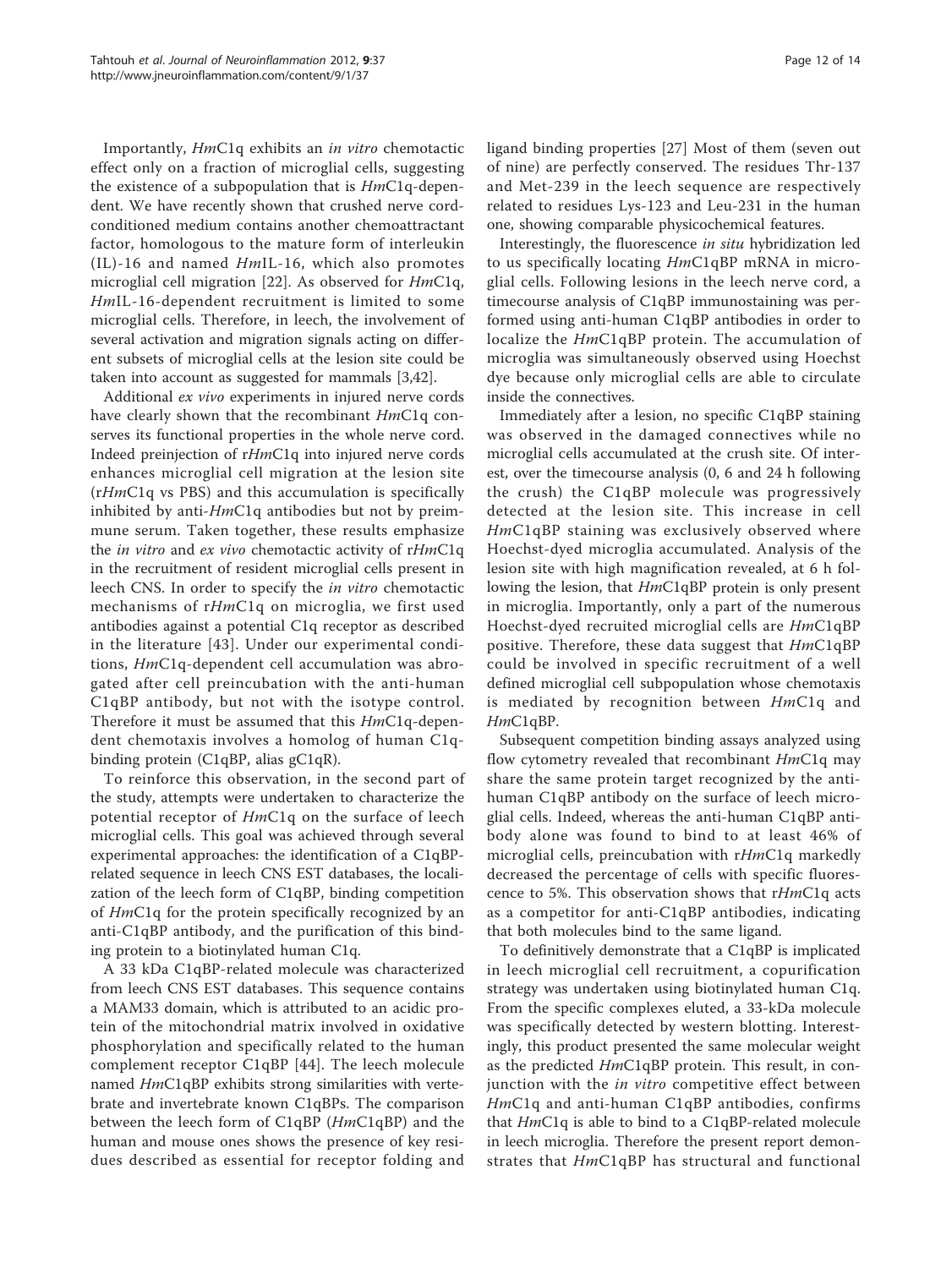<span id="page-12-0"></span>analogies with its human counterpart. Though consistent data are provided in this report that clearly demonstrate the involvement of a C1q-binding protein acting as a receptor for  $HmClq$ , the involvement of other potential receptors in microglial cell recruitment during nerve injury cannot be excluded and requires further experiments.

Indeed, in mammals, the C1qBP molecule interacts with the globular heads of C1q [[19,45\]](#page-13-0) whereas the other type of C1q-binding protein, the cC1qR (calreticulin) binds to the collagenous portion of C1q [[46\]](#page-13-0). Human C1q has been shown to be a chemotactic factor for human immature dendritic cells. This migration is mediated through ligation of both C1qBP (gC1qR) and cC1qR [[18,47](#page-13-0)]. As the collagen-like sequence is present in HmC1q [[17\]](#page-13-0), additional experiments will investigate the existence of a cC1qR-related molecule that might be involved in HmC1q-dependent microglia recruitment.

## Conclusions

Recombinant HmC1q was demonstrated to exert efficient chemoattractant activity in vitro and in injured nerve cords. In addition, HmC1q was shown to act on a microglial cell subpopulation through HmC1qBP. In mammals, such an interaction was identified in dendritic cells, but has never been shown in nerve cells. In summary, the production of rHmC1q and the evidence of the involvement of HmC1qBP contribute to a better understanding of microglial activation leading to leech nerve repair. These data from the leech CNS highlight C1q domain-containing factor functions in the integrity of the CNS, as recently suggested in mammals [[36,48](#page-13-0)].

#### Acknowledgements

We would like to thank Dr Christian Slomianny and Professor Natalia Prevarskaya (Inserm, U800, Laboratoire de Physiologie Cellulaire, Université Lille 1) for access to confocal microscopy facilities; Nathalie Jouy and Dr Thierry Idziorek (Service Commun de Cytométrie et de Tri Cellulaire, Institut de Recherches sur le Cancer de Lille) for access to flow cytometry tools; and Elodie Richard of the CCMIC-Université Lille 1 (BICeL). This work was supported by grants from Centre National de la Recherche Scientifique (CNRS), Institut National de la Recherche Agronomique (INRA), Agence Nationale de la Recherche (ANR Neurosciences, MIMIC), Ministère de l'Education Nationale, de l'Enseignement Supérieur et de la Recherche (MENESR, France). H. medicinalis nervous system EST databases were granted by Hirudinae Genomic Consortium.

#### Author details

<sup>1</sup> Laboratoire de Spectrométrie de Masse Biologique Fondamentale et Appliquée - EA4550, Microglial activation group, Université Lille Nord de France, Université Lille 1, IFR 147, bâtiment SN3, 59655, Villeneuve d'Ascq, France. <sup>2</sup>INRA, CNRS-UMR 8576, Unité de Glycobiologie Structurale et Fonctionnelle, IFR 147, 59655 Villeneuve d'Ascq, France. <sup>3</sup>CNRS-UMR 8576, Unité de Glycobiologie Structurale et Fonctionnelle, IFR 147, Université Lille Nord de France, Université Lille 1, 59655, Villeneuve d'Ascq, France.

#### Authors' contributions

MT performed experiments for production and purification of recombinant protein, in vitro and ex vivo chemotaxis assays, flow cytometry and cell binding analyses and participated in manuscript drafting. AGB performed

experiments for purification of recombinant protein, cell chemotaxis, cell protein extraction and C1q-binding protein identification and participated in manuscript drafting. FC took part in the cell experiment management, in the interpretation of cell data, in the preparation and in the revision of the manuscript draft. JV took part in cell analysis by immunochemistry and in the images acquisition, and contributed to the manuscript drafting process. PES helped in purification of recombinant protein and western blotting, and contributed to the manuscript drafting process. CV took part in leech cell preparation, in cell chemotaxis, immunohistochemistry and FISH experiments. MS took part in HPLC experiment design and sequence analysis. PNLM was involved in the design of recombinant strategy, in the plasmid construction and all phases of the production of recombinant protein, and participated in manuscript drafting. JP took part in the production of recombinant protein, participated in the conception and coordination of the study design, in the preparation and in the revision of the manuscript draft. CL took part in the sequence analyses, participated in the conception and coordination of the study design, in the preparation and the revision of the manuscript draft. All authors read and approved the final manuscript.

#### Competing interests

The authors declare that they have no competing interests.

Received: 19 September 2011 Accepted: 22 February 2012 Published: 22 February 2012

#### References

- Olson JK, Miller SD: [Microglia initiate central nervous system innate and](http://www.ncbi.nlm.nih.gov/pubmed/15356140?dopt=Abstract) [adaptive immune responses through multiple TLRs.](http://www.ncbi.nlm.nih.gov/pubmed/15356140?dopt=Abstract) J Immunol 2004, 173:3916-3924.
- Gehrmann J: [Microglia: a sensor to threats in the nervous system?](http://www.ncbi.nlm.nih.gov/pubmed/8901425?dopt=Abstract) Res Virol 1996, 147:79-88.
- 3. Hanisch UK, Kettenmann H: [Microglia: active sensor and versatile effector](http://www.ncbi.nlm.nih.gov/pubmed/17965659?dopt=Abstract) [cells in the normal and pathologic brain.](http://www.ncbi.nlm.nih.gov/pubmed/17965659?dopt=Abstract) Nat Neurosci 2007, 10:1387-1394.
- 4. Farber K, Cheung G, Mitchell D, Wallis R, Weihe E, Schwaeble W, Kettenmann H: [C1q, the recognition subcomponent of the classical](http://www.ncbi.nlm.nih.gov/pubmed/18831010?dopt=Abstract) [pathway of complement, drives microglial activation.](http://www.ncbi.nlm.nih.gov/pubmed/18831010?dopt=Abstract) J Neurosci Res 2009, 87:644-652.
- 5. Speth C, Dierich MP, Gasque P: [Neuroinvasion by pathogens: a key role of](http://www.ncbi.nlm.nih.gov/pubmed/11858822?dopt=Abstract) [the complement system.](http://www.ncbi.nlm.nih.gov/pubmed/11858822?dopt=Abstract) Mol Immunol 2002, 38:669-679.
- 6. Lynch NJ, Willis CL, Nolan CC, Roscher S, Fowler MJ, Weihe E, Ray DE, Schwaeble WJ: [Microglial activation and increased synthesis of](http://www.ncbi.nlm.nih.gov/pubmed/14644096?dopt=Abstract) [complement component C1q precedes blood-brain barrier dysfunction](http://www.ncbi.nlm.nih.gov/pubmed/14644096?dopt=Abstract) [in rats.](http://www.ncbi.nlm.nih.gov/pubmed/14644096?dopt=Abstract) Mol Immunol 2004, 40:709-716.
- 7. Mariani MM, Kielian T: [Microglia in infectious diseases of the central](http://www.ncbi.nlm.nih.gov/pubmed/19728102?dopt=Abstract) [nervous system.](http://www.ncbi.nlm.nih.gov/pubmed/19728102?dopt=Abstract) J Neuroimmune Pharmacol 2009, 4:448-461.
- 8. Duan Y, Panoff J, Burrell BD, Sahley CL, Muller KJ: [Repair and regeneration](http://www.ncbi.nlm.nih.gov/pubmed/16047551?dopt=Abstract) [of functional synaptic connections: cellular and molecular interactions in](http://www.ncbi.nlm.nih.gov/pubmed/16047551?dopt=Abstract) [the leech.](http://www.ncbi.nlm.nih.gov/pubmed/16047551?dopt=Abstract) Cell Mol Neurobiol 2005, 25:441-450.
- Mladinic M, Muller KJ, Nicholls JG: [Central nervous system regeneration:](http://www.ncbi.nlm.nih.gov/pubmed/19525562?dopt=Abstract) [from leech to opossum.](http://www.ncbi.nlm.nih.gov/pubmed/19525562?dopt=Abstract) J Physiol 2009, 587:2775-2782.
- 10. Coggeshall RE, Fawcett DW: [The fine structure of the central nervous](http://www.ncbi.nlm.nih.gov/pubmed/14129772?dopt=Abstract) [system of the leech,](http://www.ncbi.nlm.nih.gov/pubmed/14129772?dopt=Abstract) Hirudo medicinalis. J Neurophysiol 1964, 27:229-289.
- 11. Chen A, Kumar SM, Sahley CL, Muller KJ: [Nitric oxide influences injury](http://www.ncbi.nlm.nih.gov/pubmed/10648709?dopt=Abstract)[induced microglial migration and accumulation in the leech CNS.](http://www.ncbi.nlm.nih.gov/pubmed/10648709?dopt=Abstract) J Neurosci 2000, 20:1036-1043.
- 12. Kumar SM, Porterfield DM, Muller KJ, Smith PJ, Sahley CL: [Nerve injury](http://www.ncbi.nlm.nih.gov/pubmed/11150338?dopt=Abstract) [induces a rapid efflux of nitric oxide \(NO\) detected with a novel NO](http://www.ncbi.nlm.nih.gov/pubmed/11150338?dopt=Abstract) [microsensor.](http://www.ncbi.nlm.nih.gov/pubmed/11150338?dopt=Abstract) J Neurosci 2001, 21:215-220.
- 13. von Bernhardi R, Muller KJ: [Repair of the central nervous system: lessons](http://www.ncbi.nlm.nih.gov/pubmed/7673894?dopt=Abstract) [from lesions in leeches.](http://www.ncbi.nlm.nih.gov/pubmed/7673894?dopt=Abstract) *J Neurobiol* 1995, 27:353-366.
- 14. Ngu EM, Sahley CL, Muller KJ: [Reduced axon sprouting after treatment](http://www.ncbi.nlm.nih.gov/pubmed/17480028?dopt=Abstract) [that diminishes microglia accumulation at lesions in the leech CNS.](http://www.ncbi.nlm.nih.gov/pubmed/17480028?dopt=Abstract) J Comp Neurol 2007, 503:101-109.
- 15. Elliott EJ, Muller KJ: [Sprouting and regeneration of sensory axons after](http://www.ncbi.nlm.nih.gov/pubmed/6619920?dopt=Abstract) [destruction of ensheathing glial cells in the leech central nervous](http://www.ncbi.nlm.nih.gov/pubmed/6619920?dopt=Abstract) [system.](http://www.ncbi.nlm.nih.gov/pubmed/6619920?dopt=Abstract) J Neurosci 1983, 3:1994-2006.
- 16. Masuda-Nakagawa LM, Muller KJ, Nicholls JG: [Accumulation of laminin and](http://www.ncbi.nlm.nih.gov/pubmed/1979445?dopt=Abstract) [microglial cells at sites of injury and regeneration in the central nervous](http://www.ncbi.nlm.nih.gov/pubmed/1979445?dopt=Abstract) [system of the leech.](http://www.ncbi.nlm.nih.gov/pubmed/1979445?dopt=Abstract) Proc Biol Sci 1990, 241:201-206.